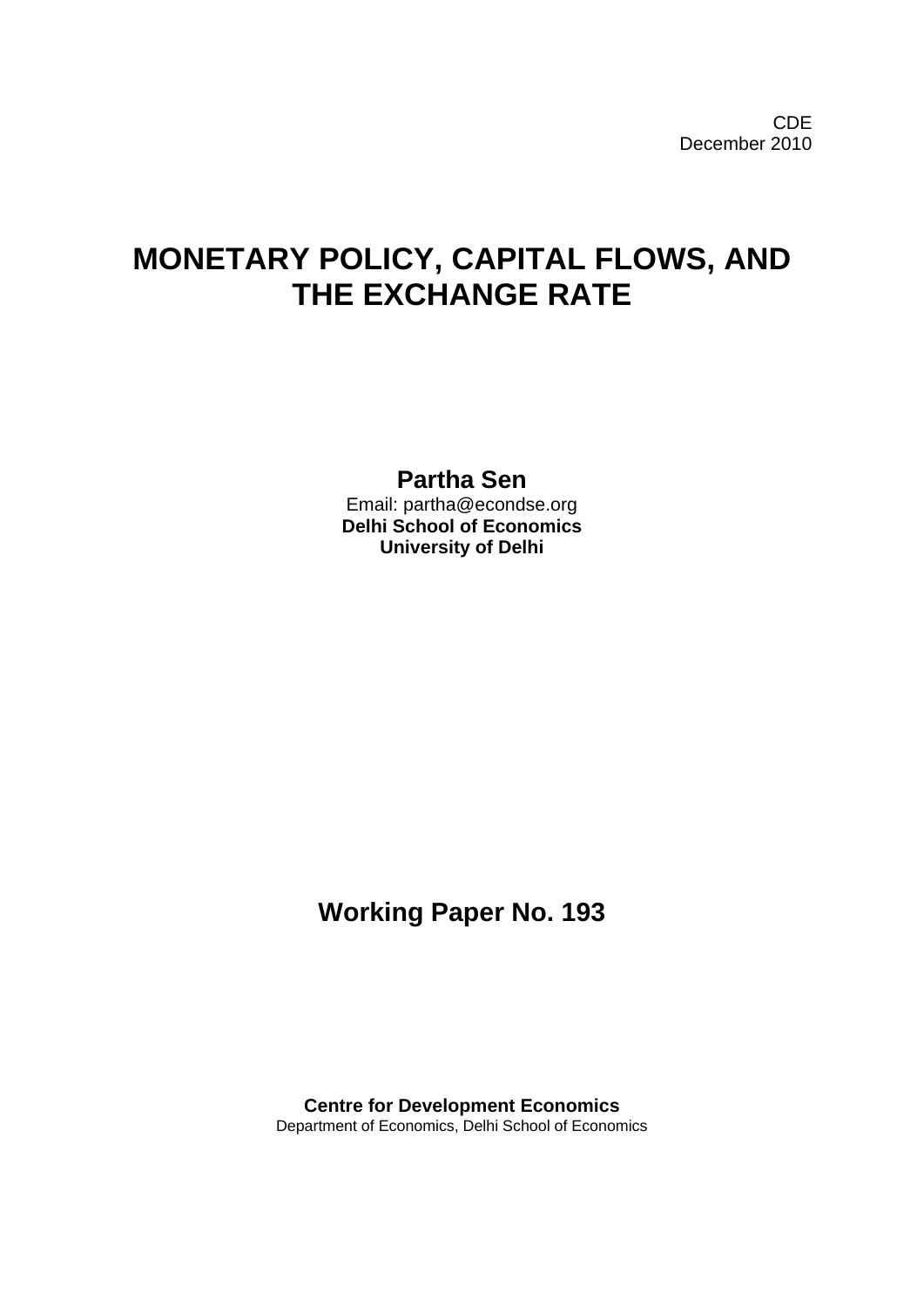## **Monetary Policy, Capital Fl[o](#page-3-0)ws, and the Exchange Rate[i](#page-3-0)**

**Partha Sen Delhi School of Economics Delhi 110007. E-mail: [partha@econdse.org](mailto:partha@econdse.org) Fax; 91-11-27667159** 

#### **ABSTRACT**

The use of monetary policy in India has been constrained by a loose fiscal policy and capital flows. Capital inflows have the potential to cause a Dutch Disease-type situation. The RBI has carried out sterilized intervention to prevent this. In spite of this, the trade balance and, more often than not, the current account continue to be in deficit. Thus the real exchange rate, in spite of the intervention, is inconsistent with external balance (defined as a manageable current account deficit). The problem of capital flows is a selfinflicted pain. The authorities could have kept a lid on capital flows, allowing only the most urgent inflows from a growth standpoint. It would have had a competitive edge in manufacturing. This would have allowed it to expand labor-intensive industry and help mitigate the massive poverty levels.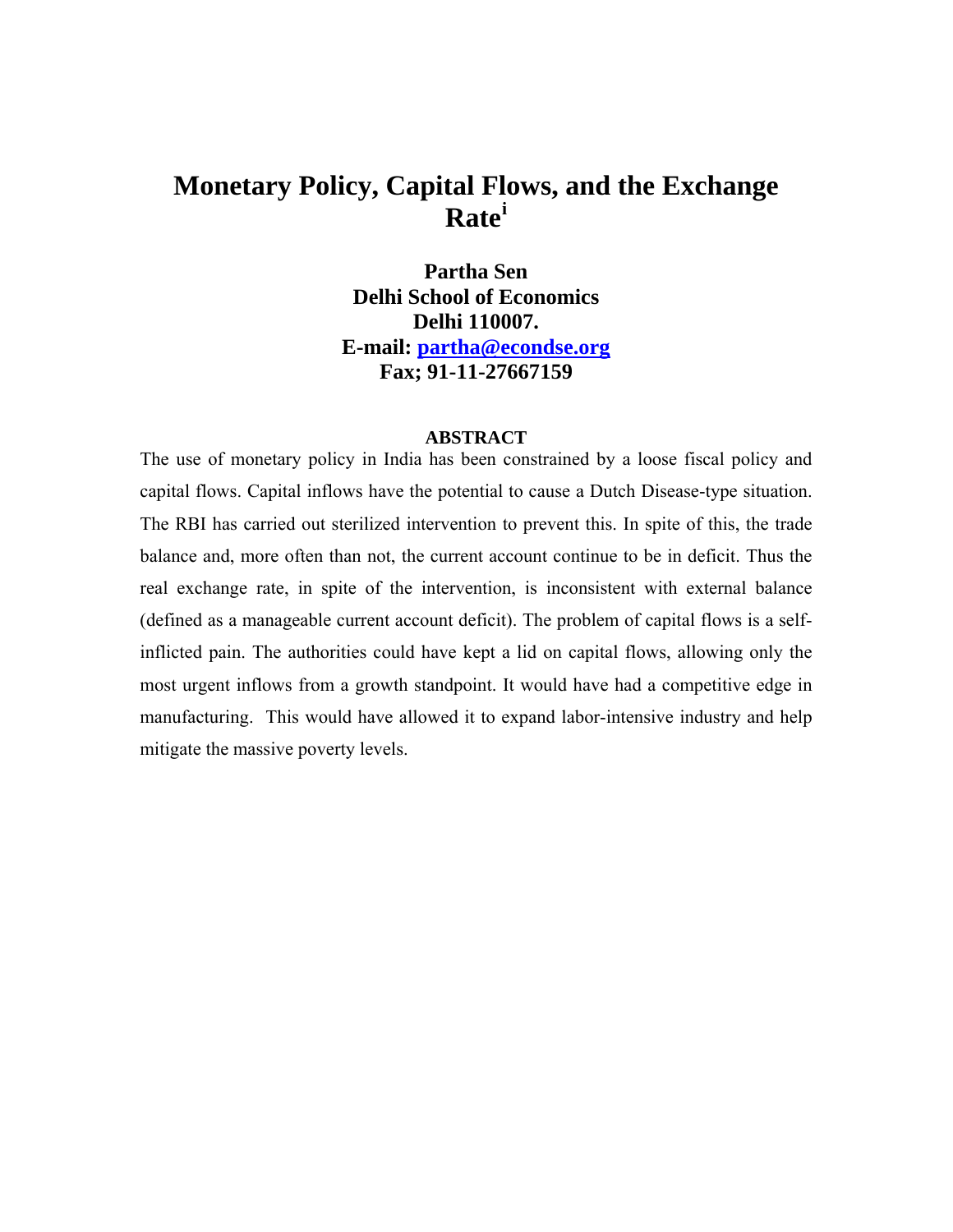#### **I. INTRODUCTION**

India embarked on its market liberalization journey in the early 1990s (although the 1980s saw the slow dismantling of some of the pervasive quantitative restrictions). It liberalized the trade in goods, removed controls on capital flows considerably and made some progress towards the privatization of the loss-making public enterprises.

Upon its independence from Britain in 1947, India had adopted an inward-looking approach to planning for industrialization. Unlike a large number of developing countries at a similar stage of development, India had a well developed financial market and a diversified production structure. It was also the recipient of large doses of foreign direct investment (FDI), since a significant part of the industrial sector was owned by the British. There were also (mainly) foreign-owned mines and plantations.

Industrialization required finance and several development finance institutions were setup. The Imperial Bank was nationalized in 1955. In 1969, fourteen other commercial banks were nationalized. What followed was an era of populism and financial repression. Financial repression is not a structural feature of development--it arose out of populist pressures. Funds were required to finance the losses of inefficiently run public-sector manufacturing units and to subsidize politically favored lobbies. As a perpetual borrower the government was interested in keeping the cost of borrowing low—hence the stateowned banks and financial repression. After nationalization, while the state-owned banks were successful in mobilizing savings, the asset side of the banks' balance sheet deteriorated. Banks were required to hold a high cash reserve ratio (CRR) and in addition hold government securities under the Statutory Liquidity Ratio (SLR). The CRR and SLR often accounted for more than half of the banking system's assets—after these requirements (and others) very little was left for commercial lending.<sup>ii</sup> The stock market was equally regulated with the Controller of Issues deciding on the amount and pricing of new issues.<sup>[iii](#page-3-1)</sup> Aggregate numbers paint a rosy picture, though, e.g., if one were to look at bank branches per capita or the M3 to GDP ratio. $\frac{iv}{ }$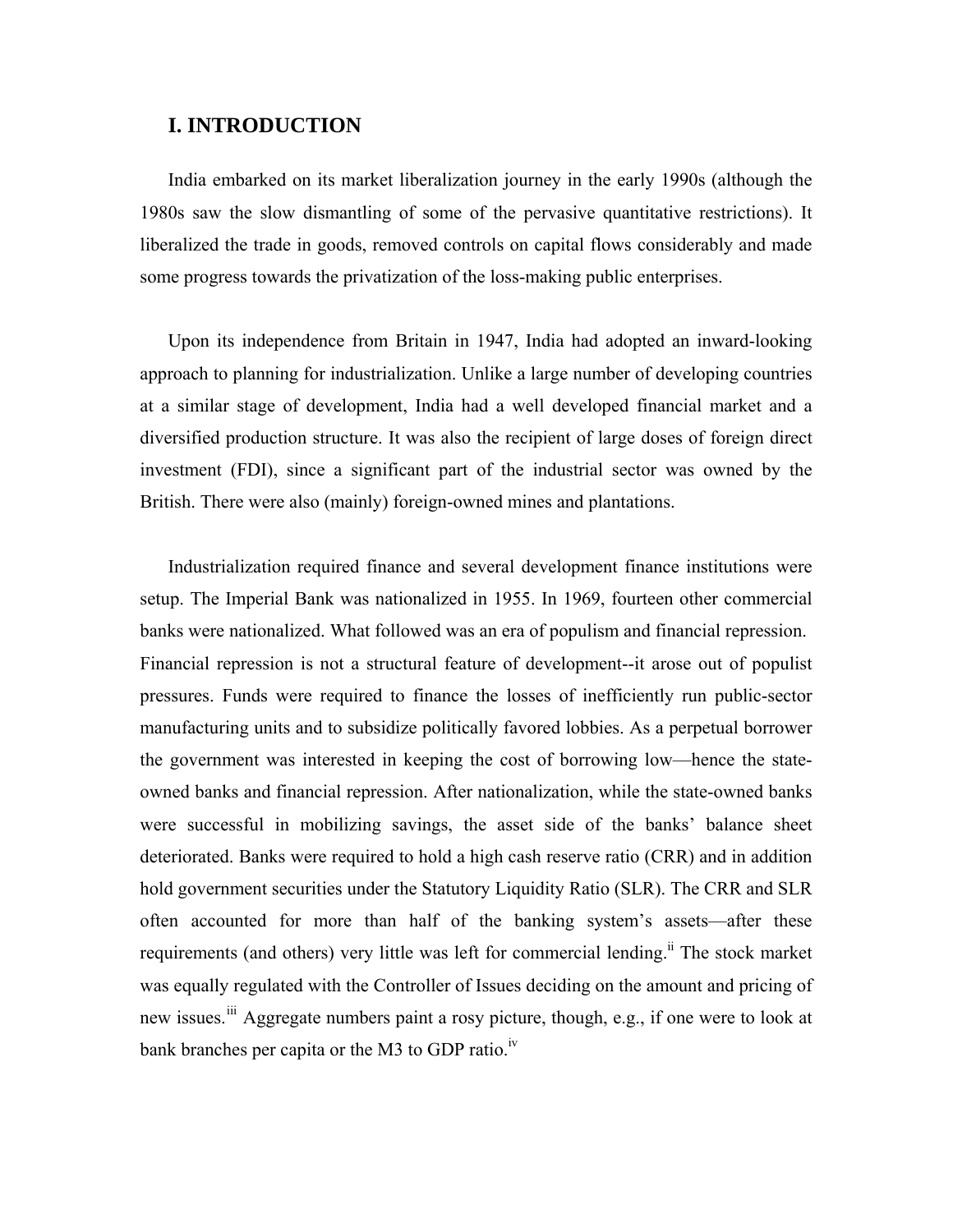<span id="page-3-0"></span>In the 1980s things began to change, albeit slowly. The Sukhomoy Chakravarty Committee in 1985 recommended the unshackling of the financial system. Real exchange rate targeting was attempted in a bid a view to improve the country's export performance.

The period between 1985-86 and 1989-90 saw a real depreciation of 30 per cent- this was brought about by a nominal depreciation of about 45 per cent.<sup> $v$ </sup> The decisions on the real depreciation was taken by the Union Cabinet--such was the centralized process of decision-making in the country (and the inconsequential nature of the Reserve Bank of India)! Exports rose at an annual rate of five percent during this period, and imports (which were also liberalized) at eight per cent. The fiscal deficit stood at 8.4 per cent of GDP in 1990-91 while and the current account deficit was 3.1 per cent of GDP. The Gulf War in 1990-- the shock was temporary and at most amounted to one per cent of GDP- showed the fragility of the macroeconomic balance in India by causing a full-blown balance of payments crisis.

This macroeconomic crisis was followed by the period of liberalization. India opened up its foreign trade, the capital account considerably, while continuing to run large budget deficits. This chapter will deal with the issues of capital flows and monetary policy<sup>vi</sup>, leaving other chapters to deal with other aspects of macroeconomic policy—see in particular, the chapters by Buiter and Patel, Kletzer, and Acharya.

## **II. PREREQUISITES FOR CAPITAL ACCOUNT CONVERTIBILITY**

About thirty years back, comparing the experience of East Asia's spectacular growth with those of economies that were trying to grow by restricting international trade, policy analysts called for removal of all controls on international trade. Some economists, with full faith in the working of financial markets, extended this call for a "cold turkey" removal of restrictions on trade to the financial markets.

<span id="page-3-1"></span>Thus proponents of financial liberalization point out the efficiency gains in removing restrictions in asset markets (just like in the goods markets) and equating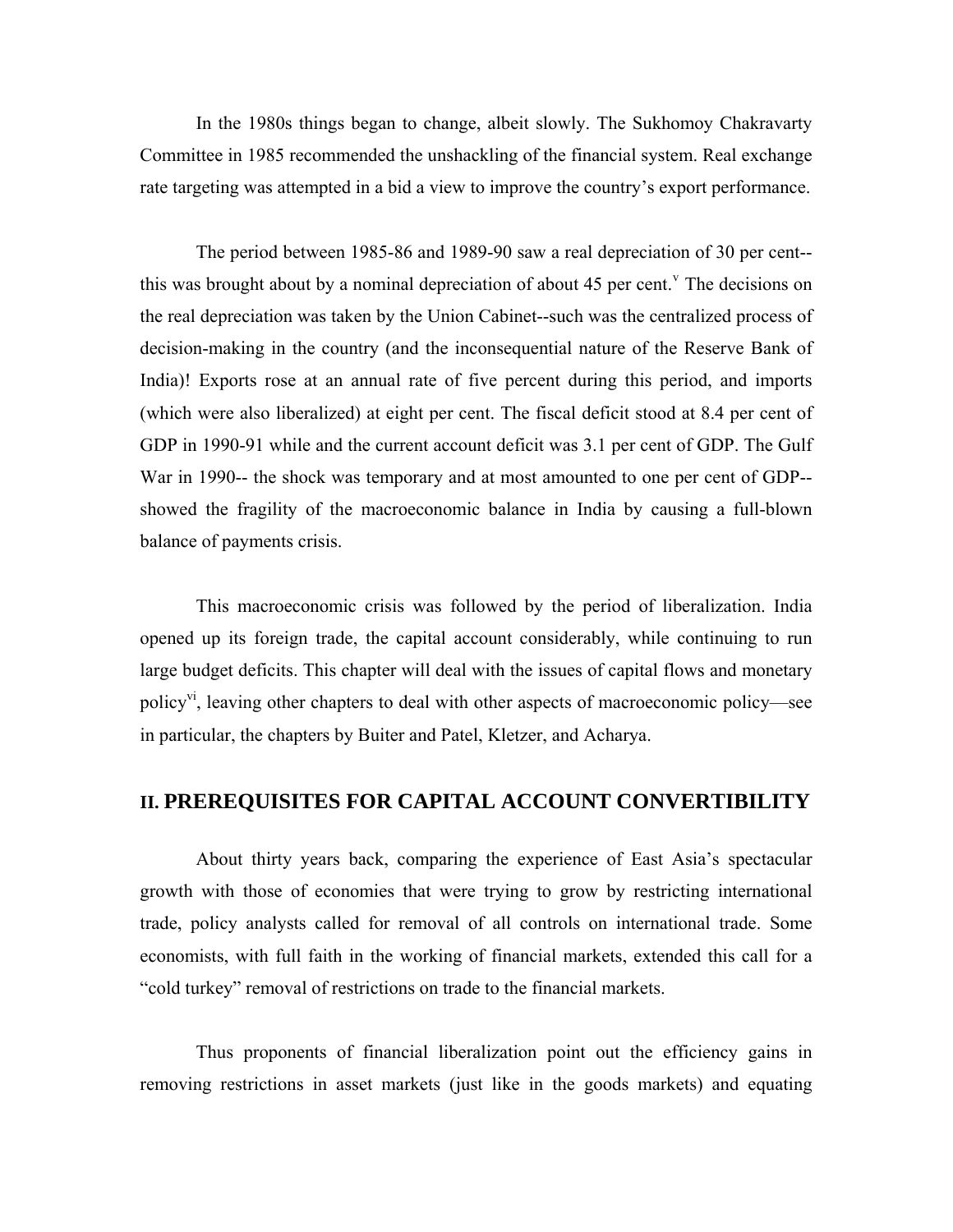marginal cost to marginal benefit. The market would allow consumption smoothing across periods and states of nature. The former arises when financial markets allow individuals to borrow in anticipation of rising incomes, as is the case for a developing country. The latter says access to international markets allows diversification of risk. In addition to these two, there is also the consumption augmenting channel—firms can borrow cheaply in international markets for domestic investment. Liberalization of financial markets result in markets being created, where none existed before and activities like hedging and insurance evolve endogenously. Of course, whatever the drawbacks of liberalized financial markets, there is the ideological pressure (from vested interests) not to regulate at all. $\overline{v}$ <sup>ii</sup>

Opponents say that the financial markets are not like competitive goods markets due to the problems of "the free rider", moral hazard and adverse selection. Informational asymmetries result in the financial markets being fragile. In addition, in a developing country with "thin asset markets" there are dangers of aggregate risk of volatile capital flows and the resulting volatility of non-traded goods and asset prices in the recipient country. Developing countries also tend to be those which run large budget deficits and have financial repression (to provide the debtor government with a perennial source of cheap funds). These macroeconomic characteristics raise the risks from opening up to capital flows.

While the debate about the desirability or otherwise of financial regulation was going on, financial innovation in the advanced capitalist countries had moved at remarkable speed spurred on by, among other things, the breakthroughs in information technology. New financial instruments emerged and the hitherto distinct functions of existing financial institutions got blurred.<sup>viii</sup> One source of headache for regulatory authorities was from the development of instruments that were close substitutes for those that the authorities sought to control. International movement of capital reinforced the difficulty of financial regulation, since now capital could flow out of the more regulated economy. This created a pressure for "a race to the bottom" in regulation.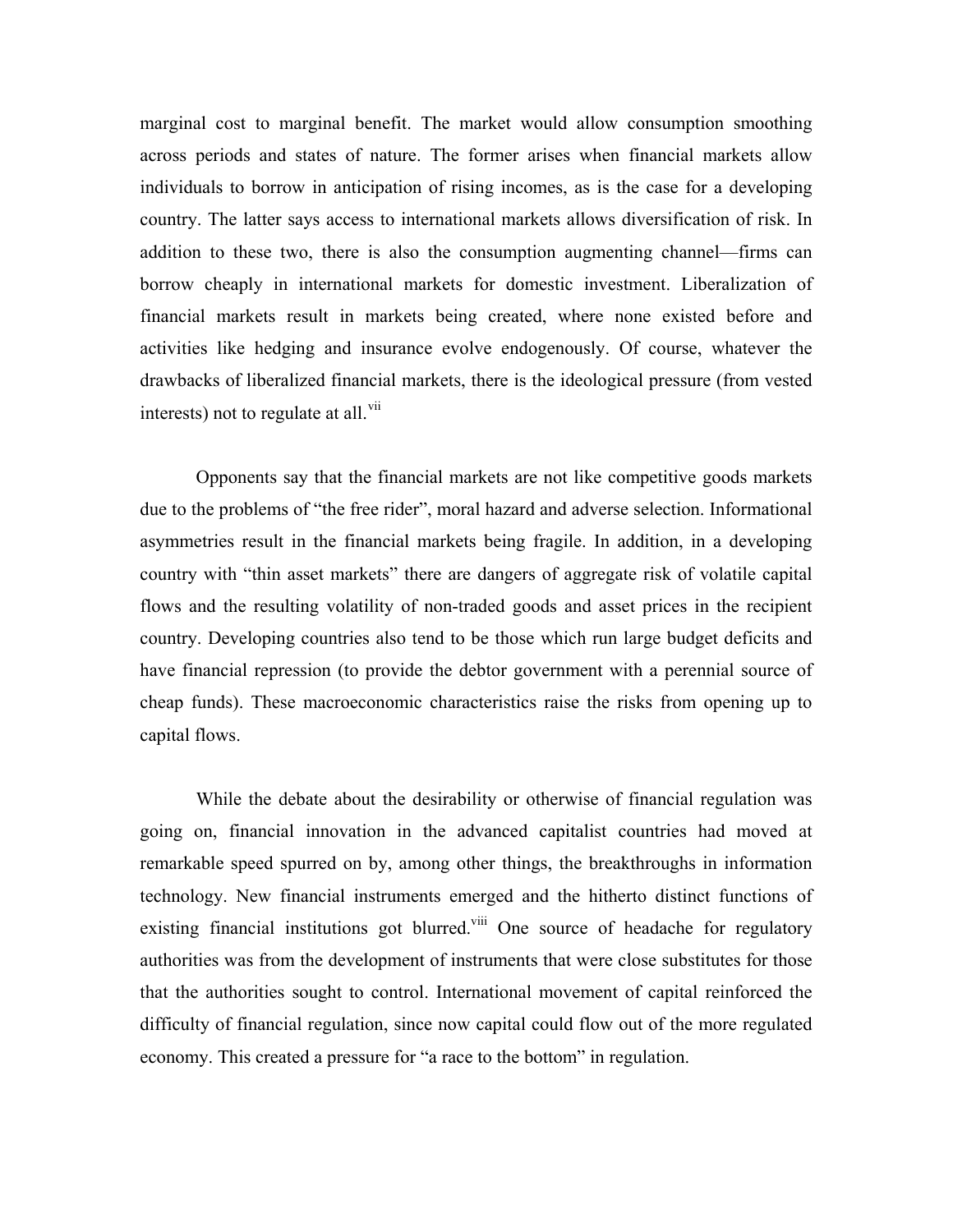This "cold turkey" liberalization advice immediately met with resistance from real world facts. Over time the profession became more cautious. Trade liberalization was, for most part, a good idea. Financial liberalization, on the other hand, needs to be "sequenced". This view has only been reinforced by the lessons from the Asian and Latin American crises of the late 1990s. The recent world financial crisis and slowdown of the real economy that followed in its wake has only strengthened the case for more regulation of the financial sector and capital flows.

<span id="page-5-0"></span>Before turning to the recent Indian experience of macroeconomic policy in the presence of capital flows, I will very briefly summarize the literature on capital account convertibility. Two kinds of perquisites have been mentioned: (1) financial development; and (3) appropriate macroeconomic policies. I discuss these in turn.

#### **(a) Financial Sector Reforms**

Financial sector reforms in developing countries pose challenges even in the absence of international capital flows. Capital flows exacerbate the problems.

 The absorption of capital inflows, most of which tend to be short term, requires a resilient domestic financial system. Market determined interest rates, prudential norms, development of a money market, a market for government securities, a foreign exchange market, the existence of a yield curve for pricing floating rate instruments etc., are prerequisites for handling international financial flows. In addition to currency mismatch there could also be maturity mismatch. The definition, of provisioning etc., for non-performing assets are still evolving in developing economies.[ix](#page-7-0)

Capital flows add to the quick growth of bank credit following the liberalization in the financial sector. Inadequate monitoring and information leads to excessive risk-taking causing problems for the banks' balance sheets. This is more likely with implicit or explicit government guarantees. If banks have access to foreign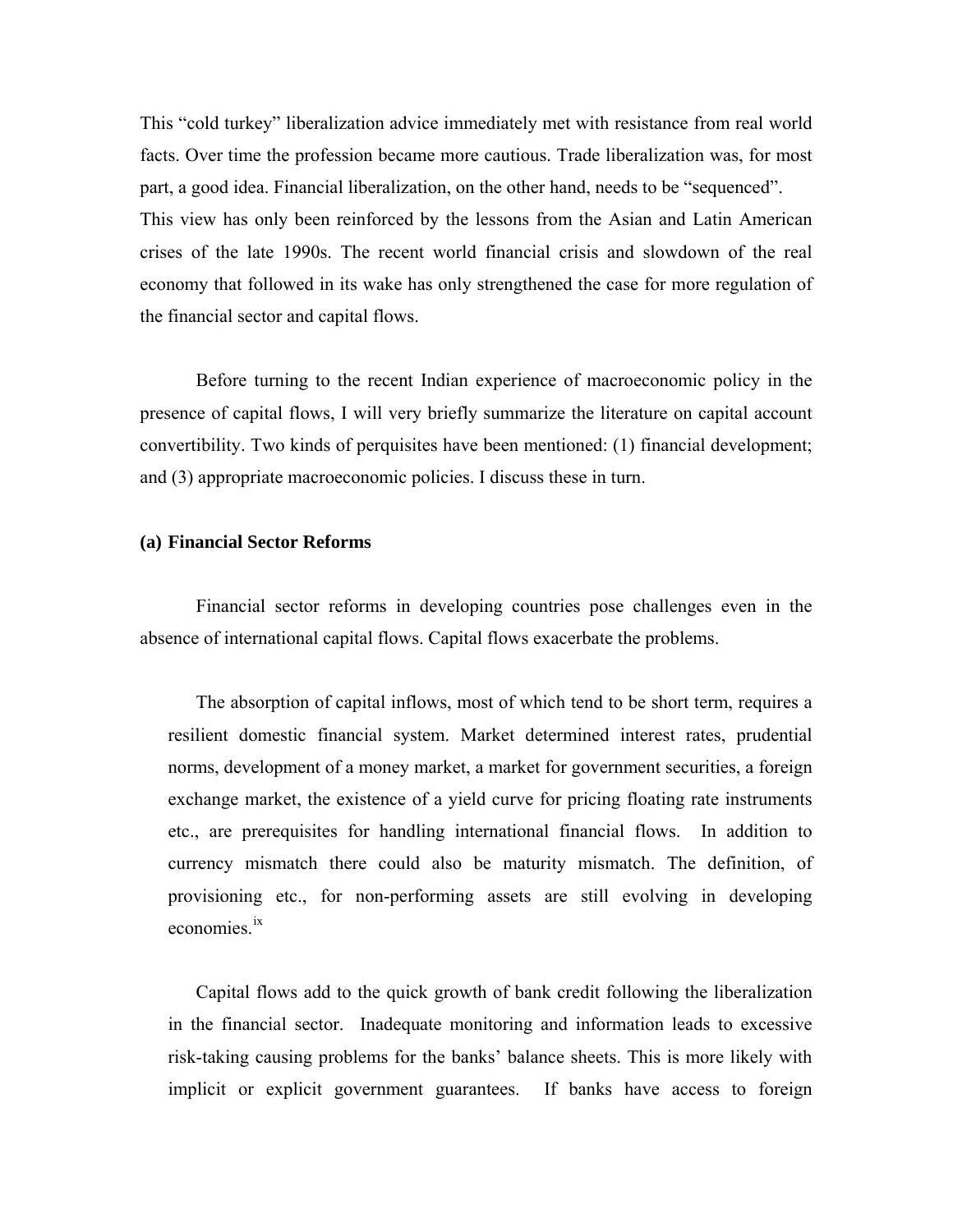borrowing, the excessive lending occurs without hedging of foreign currency. The Asian crisis of 1997, began with a banking crisis in Thailand due to poor monitoring by the Thai Central Bank. The non-traded goods sector there accounted for about half of the (unhedged) foreign exchange loans.

#### **(b) Macroeconomic Policy**

<span id="page-6-0"></span> The stance of fiscal and monetary policies has to be helpful in order for the economy to cope with inflows and outflows. In particular, these policies should not increase the (already present) volatility of capital flows. Foreign capital inflows tend to be procyclical. The money supply tends to become procyclical also. The authorities may want to sterilized the effects of these flows. If the economy is integrated financially with the rest of the world, the CRR is pretty much fixed by the rest of the world. Thus the monetary authorities may want to conduct open market operations to sterilize the money supply. This has been story of Indian monetary policy in the last decade and a half. This needs a market for government securities (in India this has been put in place in the last two decades). This route has budgetary implications the sterilization has put an interestbearing liability in place of cash in the hands of the private sector. Of course, the authorities could target a segment of the capital flows directly. Chile (also Colombia and Thailand) has had some success in transforming the maturity of capital flows through an unremunerated reserve requirement (URR) but the effect of this on *total* flows has been questioned**. x**

A flexible exchange rate regime, with all its shortcomings, is preferable to a fixed exchange rate regime in the presence of an open capital account. Fixed exchange rates do not allow for inflation differentials, convert returns into foreign currencies one-for-one and are prone to one way bets against the central bank. If the central bank raises the interest rate to defend its currency, the domestic banks' balance sheets become vulnerable. (see Mishkin (1999) for a discussion).<sup>[xi](#page-8-0)</sup> A devaluation makes domestic firms' balance sheets deteriorate in terms of the foreign currency (domestic currency loans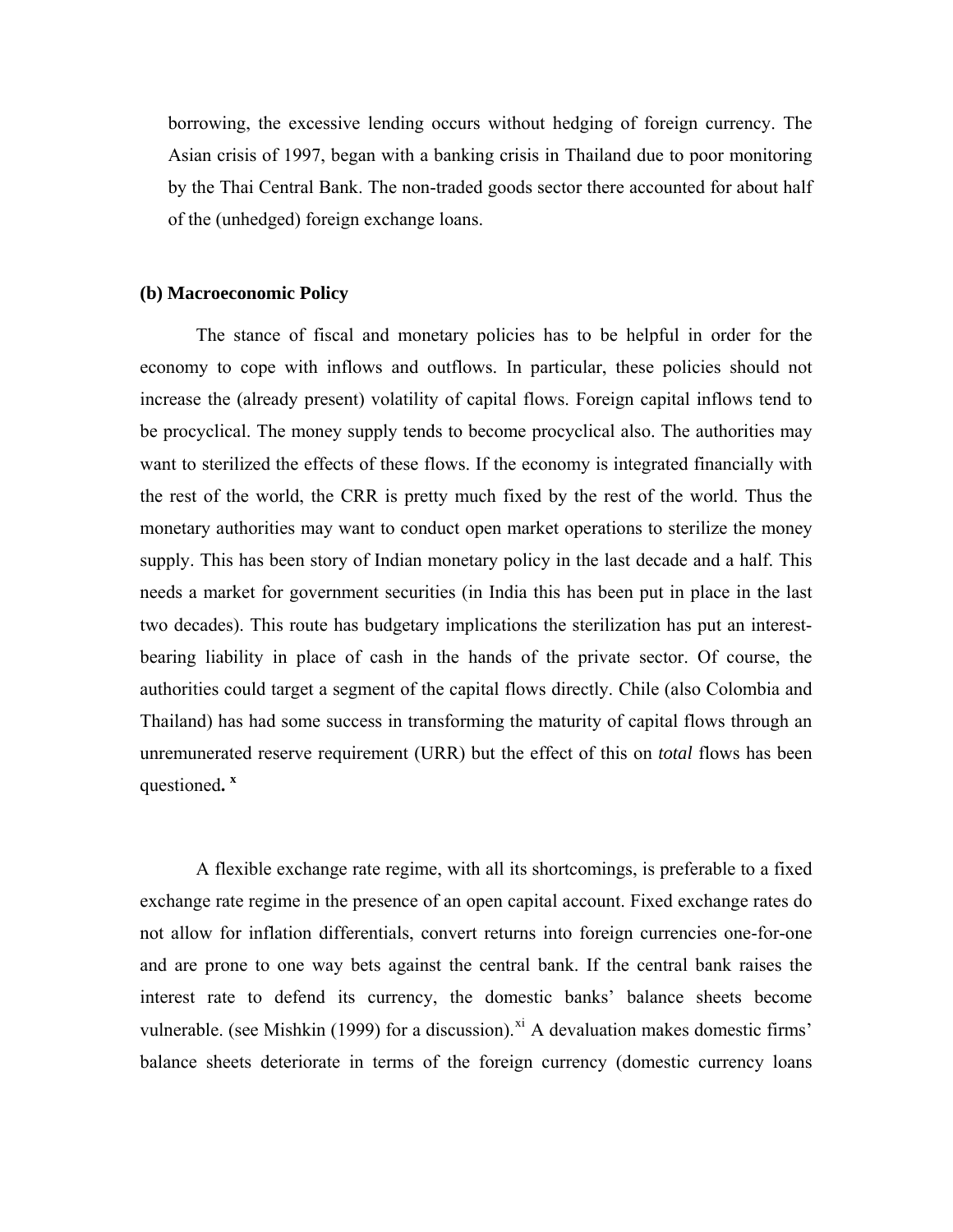especially those to the non-traded goods sector fall in value). This is what happened in Thailand and Indonesia during the Asian crisis.

 If capital flows are prone to reversals, and generally they are, then with some nominal wage-price inertia it may be desirable to have a fixed exchange rate regime. In periods of inflows, a floating exchange rate regime would cause an immediate real appreciation. The output and employment costs of these could be substantial. With a fixed exchange rate the overvaluation occurs gradually over time. Thus if a reversal of capital flows were to take place, output losses would be minimized. Ex ante, it is very difficult for the authorities, given the few episodes of international capital flows, to decide whether the inflow of capital is permanent or temporary, and to decide on an appropriate policy response.

<span id="page-7-0"></span> A large budget deficit (or more correctly, debt) raises the real interest rate. This will attract inflows—the story of sterilization above becomes relevant, with sterilization adding to the fiscal woes. This will cause a real appreciation. An outflow would take place if the deficit was deemed unsustainable. This outflow could have balance sheet effects mentioned above.

#### **III. INDIA'S MACROECONOMIC PERFORMANCE IN THE LAST TWO DECADES**

First I look at the performance of the Indian economy since the early 1990s. Then I will look at government finances, capital flows and the conduct of monetary policy.

As is evident from Table 1, India's GDP growth has been very healthy since the beginning of the 1990s—only in three years since 1990-91 has it been less than five percent. Its GDP growth rate has been quite robust even in the last three years, when elsewhere in the world there was hardly any growth. A point that I will not dwell upon here is the less-than-satisfactory growth in employment—something that has implications for income distribution.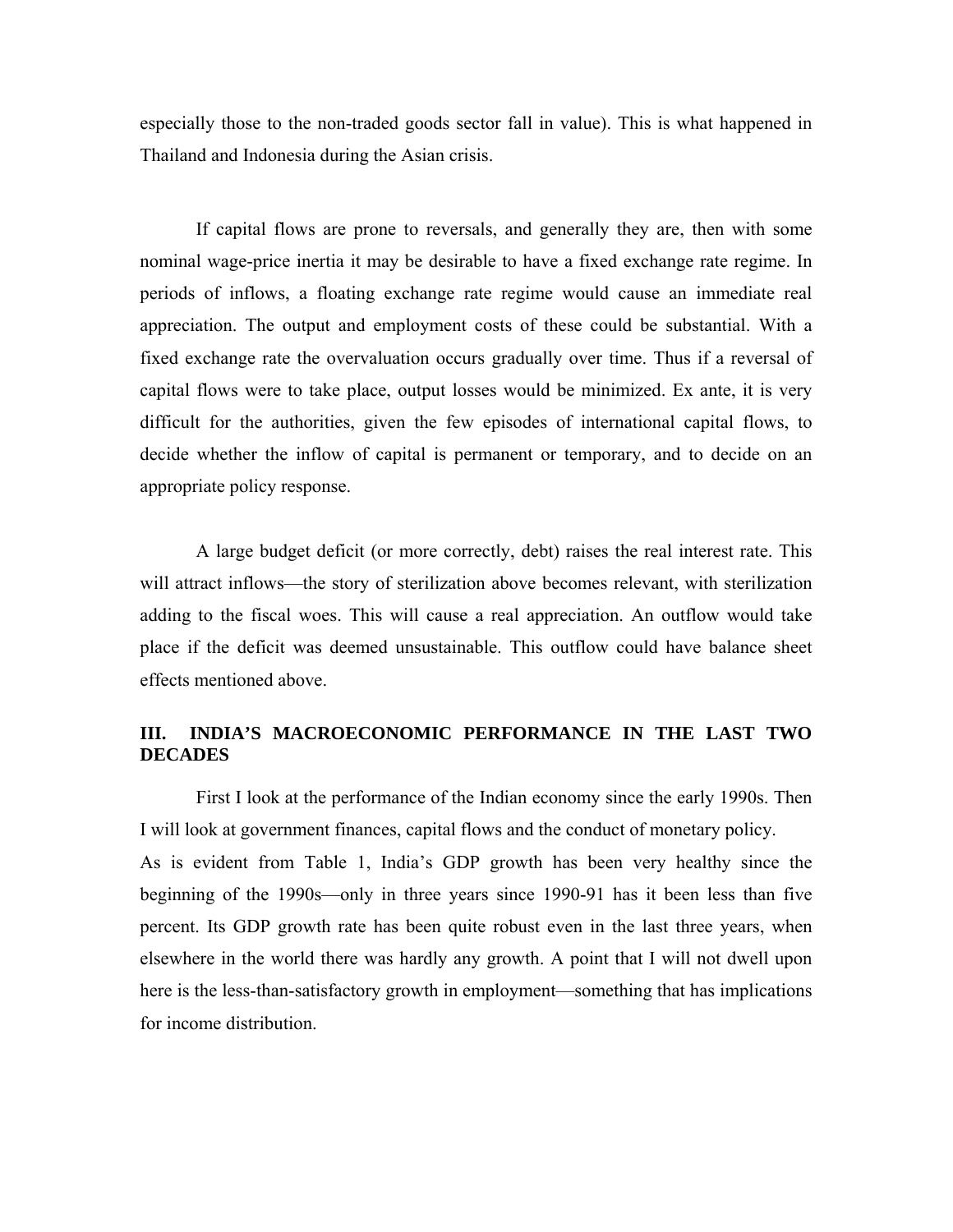| <b>Fiscal</b><br>Year | <b>Broad</b><br><b>Money</b> | <b>Current</b><br>account<br>balance (% of<br>GDP) | Non-<br>performing<br>assets <sup>a</sup> | Wholesale<br>price<br>index | Aggregate<br><b>GDP</b> |
|-----------------------|------------------------------|----------------------------------------------------|-------------------------------------------|-----------------------------|-------------------------|
| 1990-91               | 15.1                         | $-3.0$                                             |                                           | 10.3                        | 5.6                     |
| 1991-92               | 19.3                         | $-0.3$                                             |                                           | 13.7                        | 1.3                     |
| 1992-93               | 14.8                         | $-1.7$                                             |                                           | 10.2                        | 5.1                     |
| 1993-94               | 18.4                         | $-0.4$                                             |                                           | 8.3                         | 5.9                     |
| 1994-95               | 22.4                         | $-1.0$                                             |                                           | 12.6                        | 7.3                     |
| 1995-96               | 13.6                         | $-1.6$                                             |                                           | 8.0                         | 7.3                     |
| 1996-97               | 16.2                         | $-1.2$                                             | $\overline{7}$                            | 4.6                         | 7.8                     |
| 1997-98               | 18.0                         | $-1.4$                                             | 6.4                                       | 4.4                         | 4.8                     |
| 1998-99               | 19.4                         | $-1.0$                                             | 6.2                                       | 5.9                         | 6.6                     |
| 1999-00               | 14.6                         | $-1.0$                                             | 5.5                                       | 3.3                         | 6.4                     |
| 2000-01               | 16.8                         | $-0.6$                                             | 4.9                                       | 7.1                         | 5.2                     |
| 2001-02               | 14.1                         | 0.7                                                | 4.6                                       | 3.7                         | 5.6                     |
| 2002-03               | 14.7                         | 1.2                                                | 4.1                                       | 3.4                         | 4.3                     |
| 2003-04               | 16.7                         | 2.3                                                | 3.3                                       | 5.5                         | 8.5                     |
| 2004-05               | 12.0                         | $-0.4$                                             | 2.5                                       | 6.5                         | 7.5                     |
| 2005-06               | 16.9                         | $-1.2$                                             | 1.8                                       | 4.4                         | 8.4                     |
| 2006-07               | 21.7                         | $-1.1$                                             | 1.5                                       | 5.4                         | 9.7                     |
| 2007-08               | 21.4                         | $-1.5$                                             | 1.3                                       | 4.7                         | 9                       |
| 2008-09               | 18.6                         | $-2.6$                                             |                                           | 8.5                         | 6.7                     |

**Table 1: Major macroeconomic indicators (% changes)** 

<span id="page-8-0"></span>**Notes**: Non-performing assets as percentage of assets of commercial banks.

Inflation (as measured by the RBI's preferred index—the wholesale price index (WPI)) has been above ten percent in five years. The saving and investment ratios to GDP have increased by as much as 15 percent of GDP in the last decade. India today saves and invests a little less than forty percent of its GDP.<sup>xii</sup>

The share of agriculture has been falling over time, while services have registered an impressive increase. What has not happened is growth in the share of industrial output (indeed this is one of the reasons why employment has lagged behind GDP growth). Agriculture accounts for about sixty percent of total employment, contributes less than a quarter to GDP (industry's share in GDP is a quarter, while services account for half).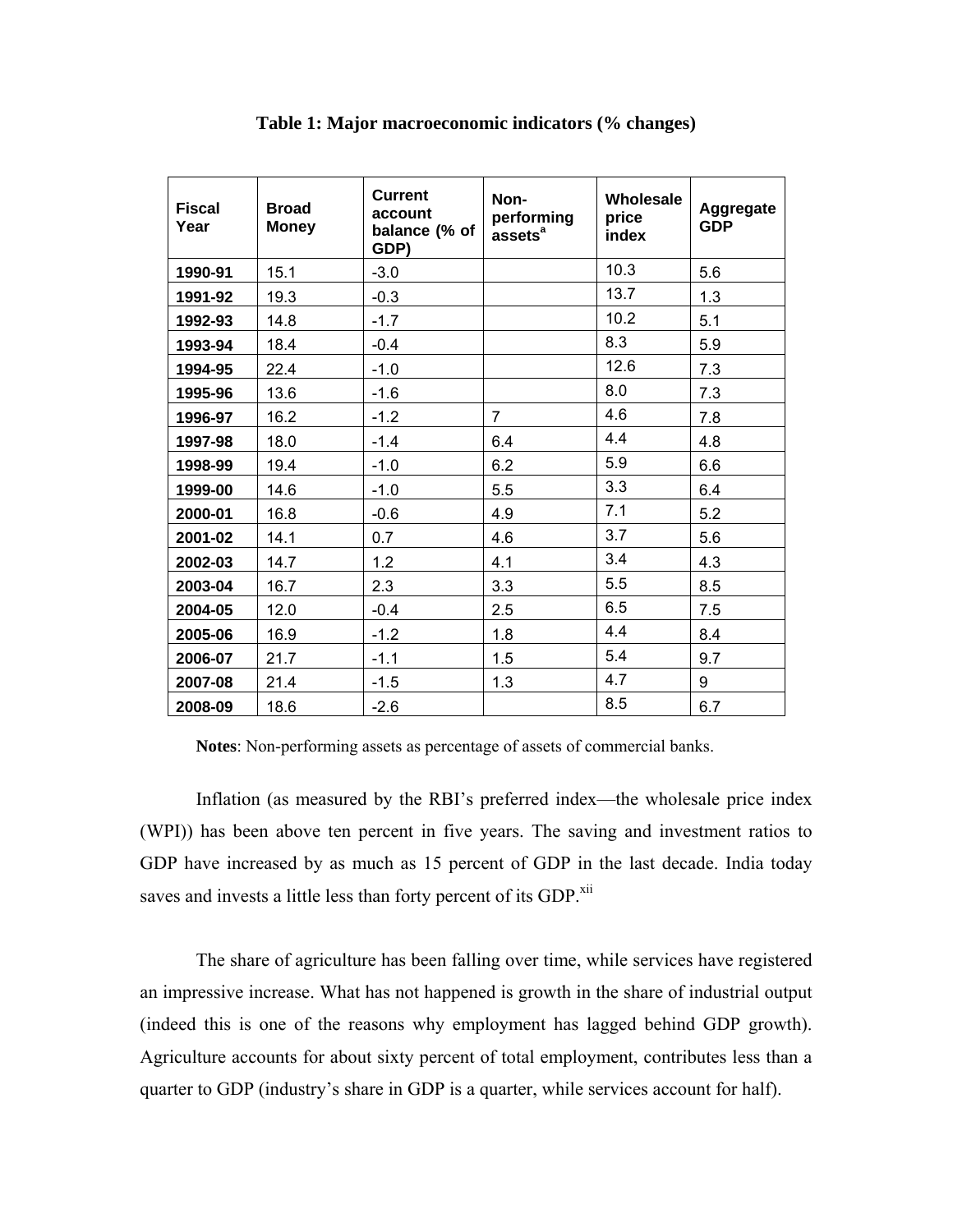Exports have increased from 5.8 percent of GDP in 1990-91 to 15.1 percent in 2008-09 something that is indeed commendable. Imports however have leapfrogged from 8.8 percent to 25.5 percent in the same period. The corresponding figures for the trade balance deficit are 3 percent and 10.1 percent—India's growth story, as I discuss later in this chapter, is clearly not based on an export–led growth! The trade balance deficit has many parents—poor infrastructure, red tape that exporters face, high international oil prices, protectionism in the developed countries etc., but the main culprit, according to me, is the misaligned exchange rate—the trigger for this is in the capital account of the balance of payments. Much more on this anon.

<span id="page-9-0"></span>The commercial banks have seen a steady fall in their non-performing assets. But this is at best an imperfect guide because the government continues to preempt sizeable amounts on the asset side of banks' balance sheets via the SLR.

| Year                            | Gross<br>fiscal<br>deficit | <b>Revenue</b><br>deficit | <b>Interest</b><br><b>Payment</b> |
|---------------------------------|----------------------------|---------------------------|-----------------------------------|
|                                 | $(C+S)$                    | $(C+S)$                   | (C)                               |
| Annual average 1990/1-1994/5    | 7.8                        | 3.7                       | 4.1                               |
| Annual average 1995/6-1999/2000 | 7.8                        | 4.7                       | 4.4                               |
| 2000/1                          | 9.6                        | 6.6                       | 4.8                               |
| 2001/2                          | 10.0                       | 7.0                       | 4.7                               |
| 2002/3                          | 9.5                        | 6.6                       | 4.8                               |
| 2003/4                          | 8.5                        | 5.8                       | 4.5                               |
| 2004/5                          | 7.6                        | 3.7                       | 4.1                               |
| 2005/6                          | 8.4                        | 3.5                       | 4.2                               |
| 2006/7                          | 7.3                        | 2.5                       | 4.0                               |
| 2007/08                         | 5.2                        | 0.9                       | 3.6                               |
| 2008/09                         | 4.6                        | 0.5                       | 3.6                               |

**Table2: Some Fiscal Indicators** 

**Notes**: C = *Centre*, S = *States*.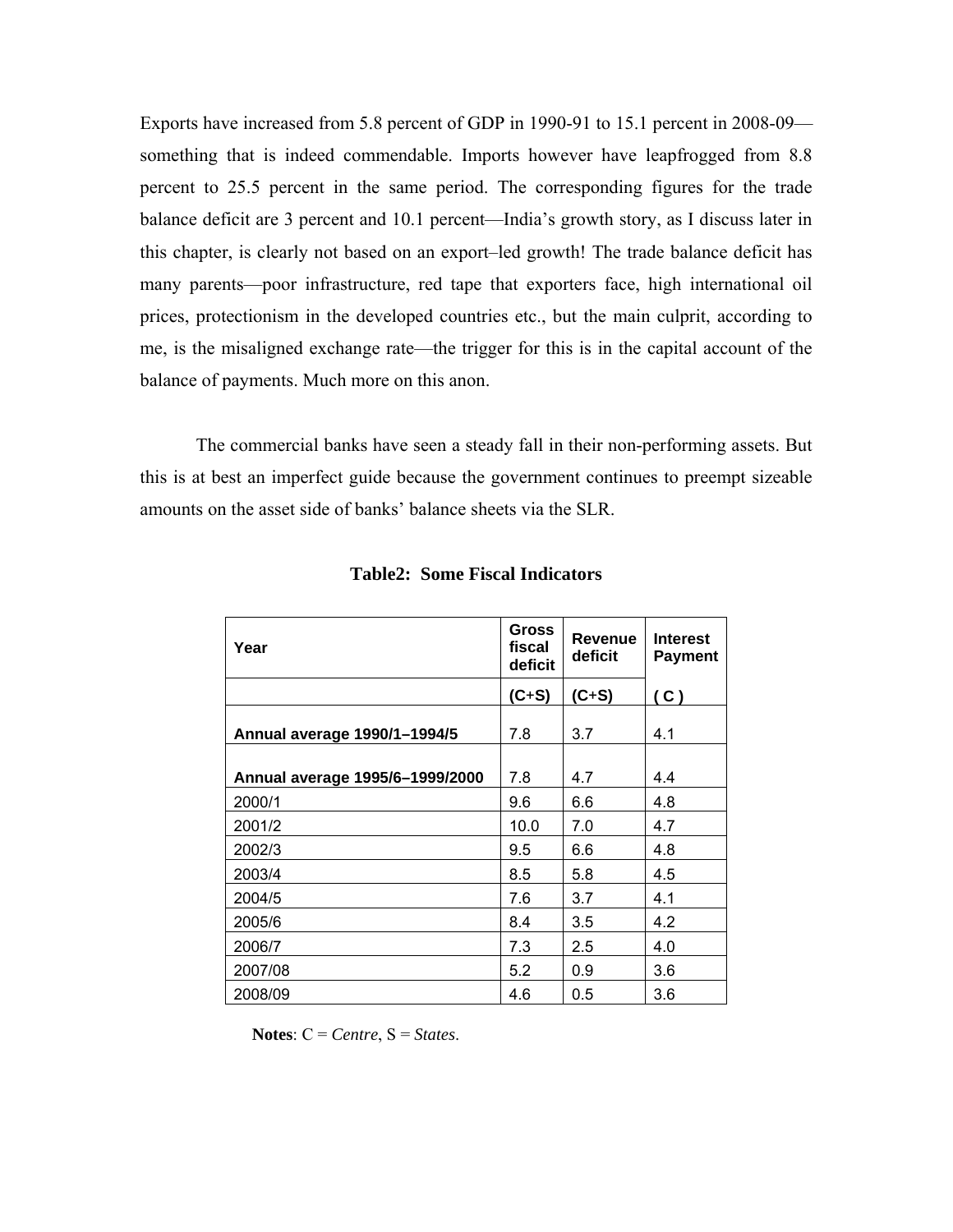Turning briefly to fiscal policy—this topic is discussed in detail elsewhere in this volume. Here I want to highlight (from Table 2) that India's fiscal policy has been lacking in discipline. The combined fiscal deficits of the centre and states has been between six and ten percent of GDP.<sup>[xiii](#page-9-0)</sup> With the passage of the Fiscal Responsibility and budget Management Act (passed by the parliament in 2003 and notified in 2004), there was a semblance of discipline with the fiscal deficit and the revenue deficit coming down (the primary deficit turned into a small surplus).<sup> $\frac{div}{dx}$ </sup> With the global meltdown all that changed. India faced the problem of the other high deficit countries viz. if the budget is in deficit during good years, there is not much room for "counter-cyclical" fiscal policy. The budget deficits have ballooned of late and fiscal rectitude has been put on a backburner.

The expansionary stance of the government is responsible for a real appreciation—government demand is directed towards the not-traded goods, causing the prices of these to rise. The real interest rate rises and the debtor (the government) resorts to financial repression.

#### <span id="page-10-0"></span>**IV. MONETARY POLICY AND CAPITAL FLOWS**

<span id="page-10-1"></span>The Reserve Bank of India is not an "independent" central bank. One only has to look at the list of its Governors in the recent past to realize that an overwhelming majority of them had served as Secretary at the Ministry of Finance, and only on their superannuation were thy appointed as Governors. The Reserve Bank has the unenviable task of maintaining macroeconomic stability while ensuring that the high volume of government debt is held by the banking sector. It sets itself no explicit policy targets, nor does it announce any policy rules. To quote Dr Y.V. Reddy, one of the more successful RBI Governors in the recent periods: "…unorthodox policies have assured the stability of the Indian financial system…rather than achieving ritualistic compliance with pre-set rules." He is saying there is complete discretion in the conduct of policy and he is proud to say so! Having said this, it must be added that in the last fifteen years capital flows to India have posed major constraints on the conduct of monetary policy (and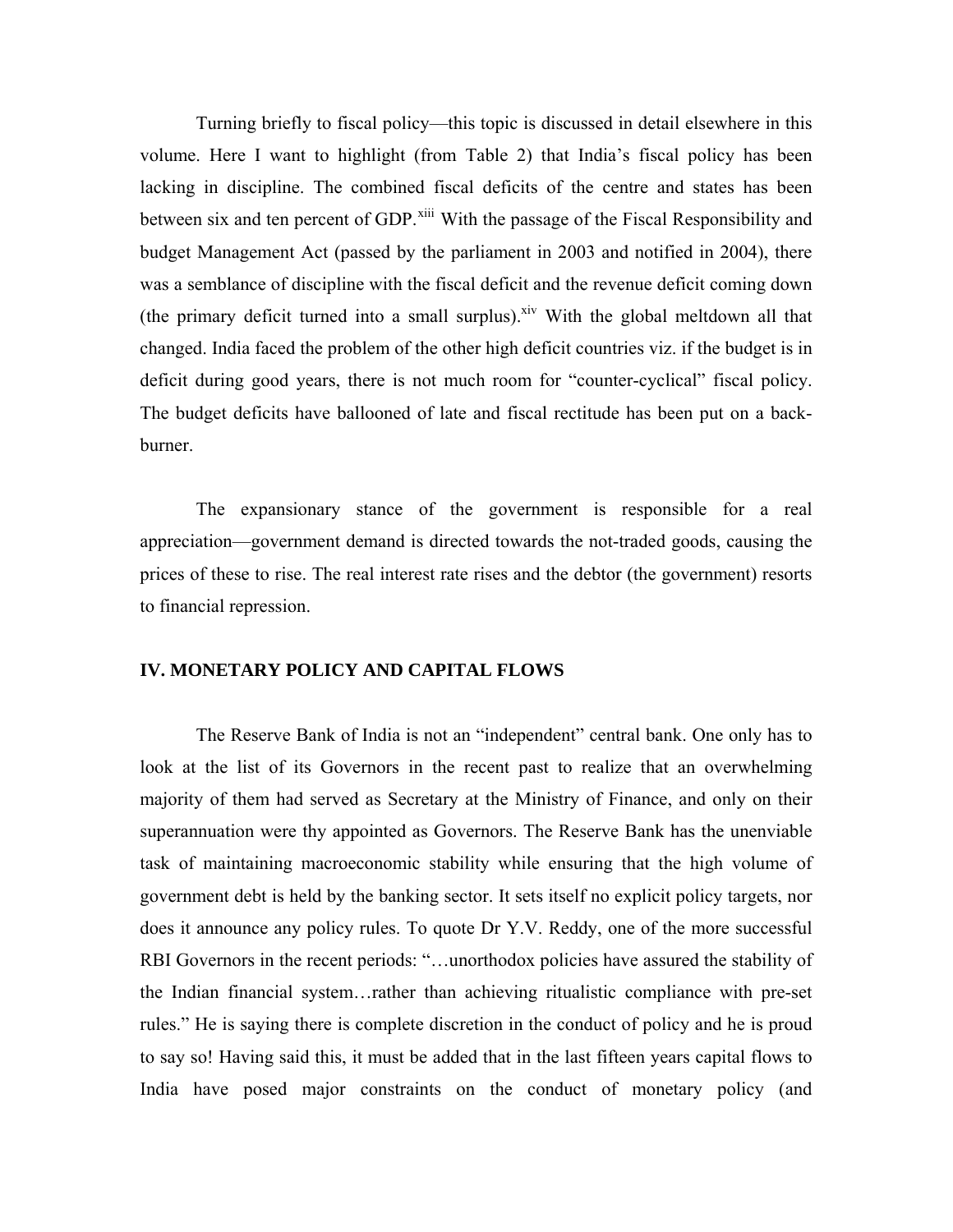macroeconomic policies, in general), and the RBI has coped with it quite well, under the circumstances.

India liberalized all current account transactions by signing Article VIII of IMF's Articles of Agreement in 1994. On capital account transactions, FDI inflows were liberalized, $x<sup>y</sup>$  as were portfolio inflows (keeping a lid on short-term debt volatile flows) with for full outflows associated with inflows (i.e. principal, interest, dividends, profits and sale proceeds). On outflows, restrictions remained, although these have been successively eased—the only economic units that are reasonably restricted are domestic households.

Looking at Table 3, the real exchange rate looks remarkably stable (it has appreciated somewhat in the last few years, as the RBI has reduced its intervention). $^{xvi}$ Since 1993, the REER has never depreciated more than 5 percent (relative to the base year) and even in 2008, when international markets were down, it stood at 97.9 (base year 1993-94).<sup>[xvii](#page-10-1)</sup> The trade-weighted nominal exchange rate, on the other hand, had depreciated by about 12 percent since 1993-94. Thus there seems to be some prima facie evidence that the RBI was trying to keep the REER pegged.

<span id="page-11-0"></span>

| <b>Fiscal year</b> | Rs/US\$ | <b>Nominal</b><br>effective<br>exchange<br>rate <sup>a</sup> | Real<br>effective<br>exchange<br>rate <sup>b</sup> | Foreign<br><b>Exchange</b><br>Reserves(US\$<br><b>Billion)</b> |
|--------------------|---------|--------------------------------------------------------------|----------------------------------------------------|----------------------------------------------------------------|
| 1993/4             | 31.4    | 100                                                          | 100                                                | 19.3                                                           |
| 1994/5             | 31.4    | 98.2                                                         | 104.9                                              | 25.2                                                           |
| 1995/6             | 33.5    | 90.9                                                         | 100.1                                              | 21.7                                                           |
| 1996/7             | 35.5    | 89                                                           | 98.9                                               | 26.4                                                           |
| 1997/8             | 37.2    | 92                                                           | 103                                                | 29.4                                                           |
| 1998/9             | 42      | 90.3                                                         | 94.3                                               | 32.5                                                           |
| 1999/00            | 43.3    | 90.4                                                         | 95.3                                               | 38                                                             |
| 2000/1             | 45.7    | 90.1                                                         | 98.7                                               | 42.3                                                           |
| 2001/2             | 45.7    | 89.1                                                         | 98.6                                               | 54.1                                                           |
| 2002/3             | 48.4    | 87                                                           | 96                                                 | 76.1                                                           |
| 2003/4             | 45.6    | 87.9                                                         | 99.1                                               | 113                                                            |

**Table 3: Exchange rates of the Indian rupee**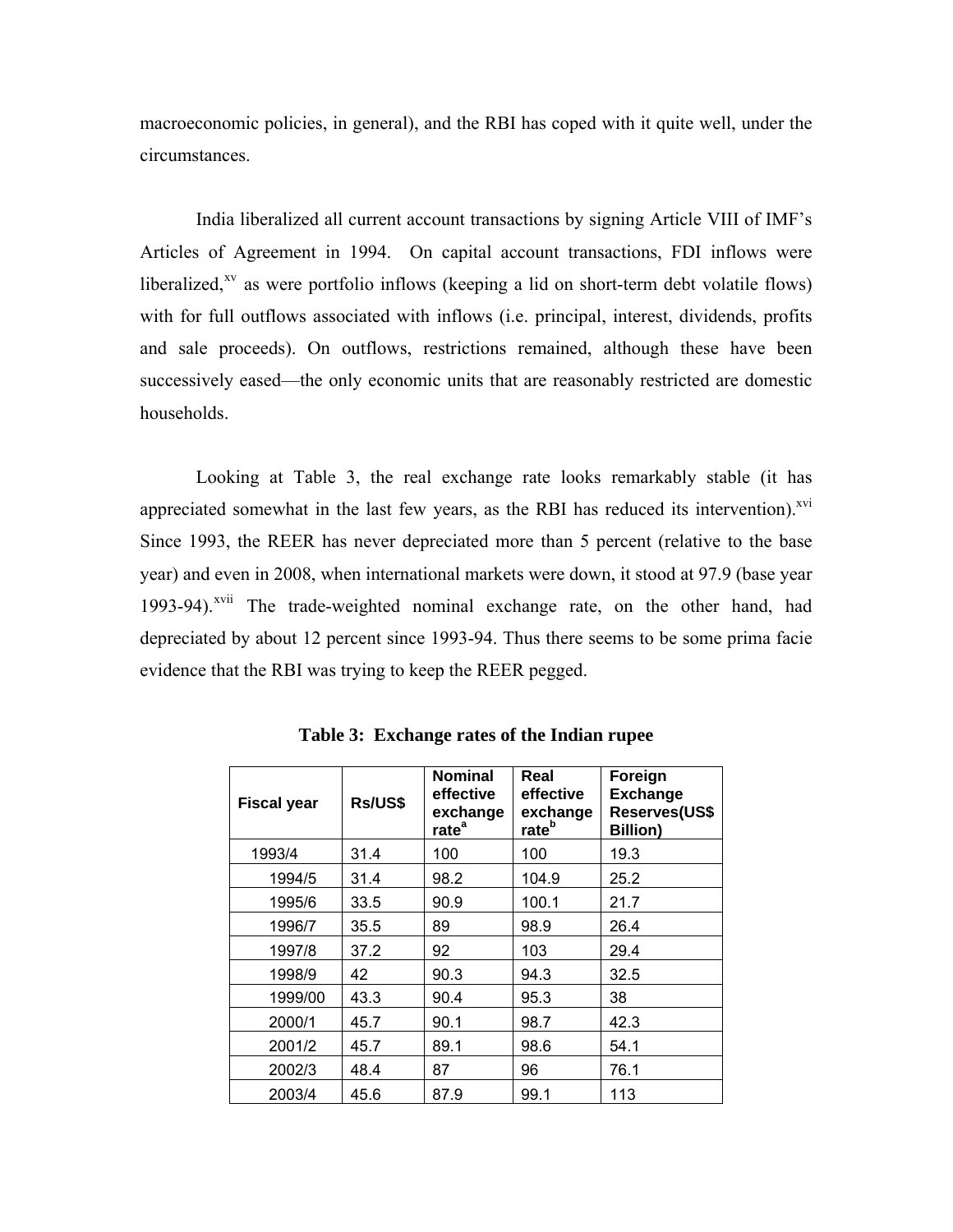| 2004/5 | 44.9    | 88.4  | 98.3  | 141.5   |
|--------|---------|-------|-------|---------|
| 2005/6 | 44.3    | 91.2  | 100.8 | 151.6   |
| 2006/7 | 45.3325 | 90.38 | 99.00 | 199.179 |
| 2007/8 | 41.2926 | 89.72 | 98.51 | 309.723 |
| 2008/9 | 43.4242 | 89.62 | 98.38 | 251.985 |

**Notes***: a36 Currency export based (base 1993/4 = 100); b36 currency export based (base1993/4 = 100).* 

This has encouraged some analysts (e.g., Kletzer and Kohli (2000) to try and estimate the monetary model of exchange rate determination for India. As is well known that the monetary model assumes purchasing power parity  $(PPP)^{x}$ <sup>xviii</sup> and uses money market equilibrium conditions the two countries (for bilateral exchange rate determination) to determine the nominal exchange rate. The problem with such an analysis is that it assumes that the exchange rate is fully flexible, while in India's case the RBI was intervening to keep the real exchange rate from appreciating.<sup>[xix](#page-11-0)</sup>

<span id="page-12-0"></span>A capital inflow, as mentioned above, creates an excess demand for the receiving country's assets and causes a real appreciation. This real appreciation with a resulting squeeze on traded goods is referred to as the "Dutch Disease". If the central bank does not intervene, this results in an instantaneous nominal appreciation. If the central bank intervenes and just buys foreign exchange, then the money supply goes up. Over time, if the capital flow continues, the inflation rate goes up—this results in a real appreciation, even with a constant nominal exchange rate. In order to keep a lid on inflation, the central bank then sells domestic government securities to suck the increased money supply out of the system. The liabilities side of its balance sheet (high powered money) remains unchanged, while on the asset side foreign assets increase and government bonds fall. This is called sterilized intervention.<sup>xx</sup> This is what the RBI did (see Table 3). Note this policy can be implemented if the central bank has some control over the interest rate—it has to make asset-holders want to hold domestic securities because they give a higher rate of return than the rate of return on foreign securities. Because of pervasive capital controls, the RBI was able to do this. This policy can insulate the real exchange rate (and the deleterious effects of capital flows on the economy) but is not without costs. The RBI is exchanging low-return foreign asset (either foreign currency or US treasury bills) for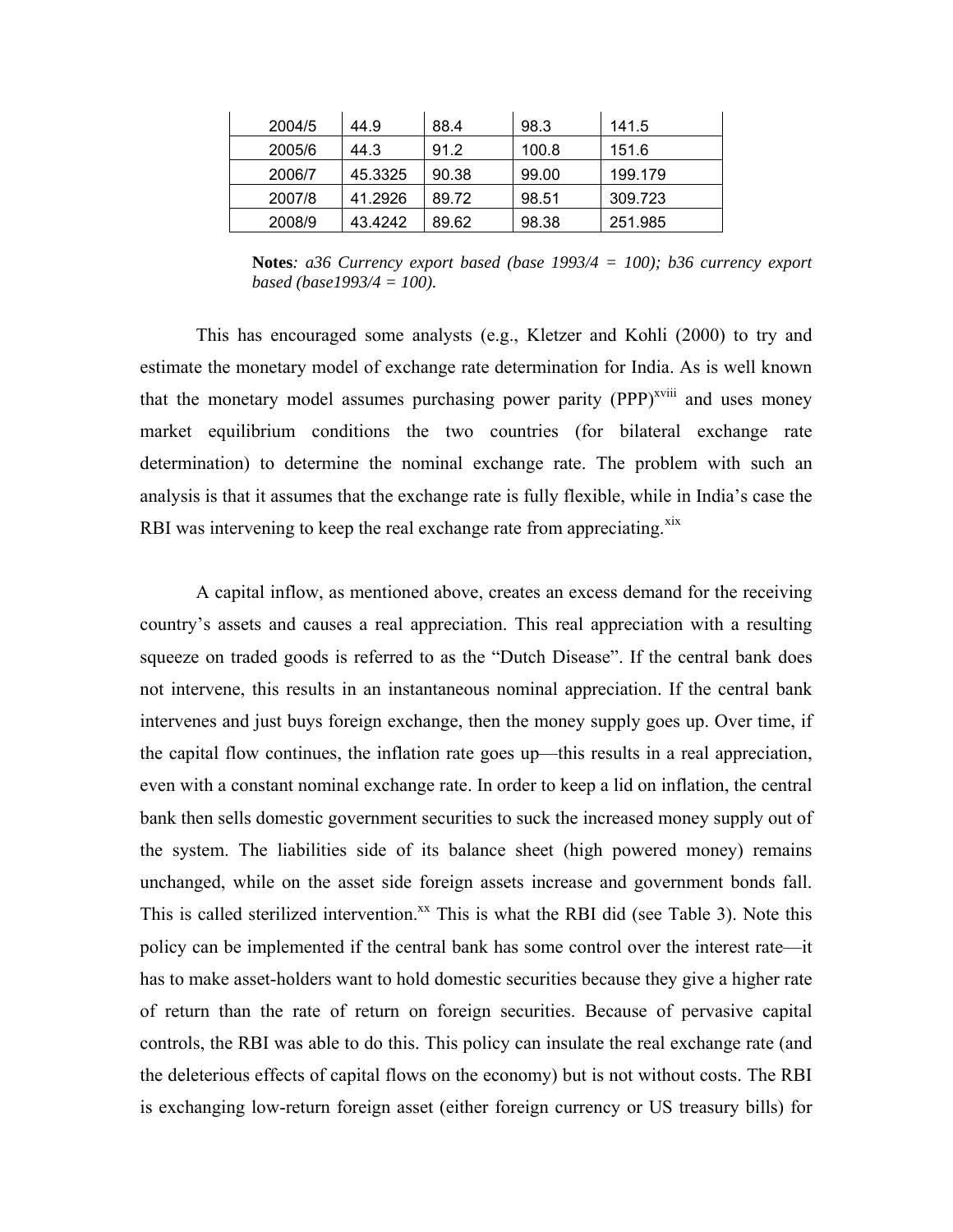high-interest government securities—this is what is meant by a "quasi-fiscal cost" of sterilization. The sterilization policy would become untenable as the RBI continues to accumulate foreign exchange reserves, thus driving up interest rates. The RBI via sterilization was able to prevent a real appreciation from occurring, which in turn prevented a 'Dutch Disease'<sup>[xxi](#page-12-0)</sup>. In the face of continued capital inflows, the costs of this strategy go on mounting.

The above analysis is true for all kinds of capital inflows, whether it is FDI or FII. If capital inflows are seen to be a problem then there is a case for ordering these flows in terms of their benefits—FDI brings with it advantages of new technology, management etc. that FII flows do not.

Table 4 shows the sources of reserve money growth. It is very clear that the RBI has been sterilizing the effects of the increase in its foreign exchange reserves on the monetary base. From 1990-91 to 1999-2000, both domestic and foreign assets accounted for the increase in reserve money. In the last nine years it is foreign exchange reserve accretion that accounts for reserve money growth. The foreign assets of the RBI grew faster than reserve money in all the years but four since 1993-94. Since 2004 the RBI's holding of foreign exchange has exceeded reserve money (i.e. its holding of government debt is negative).

The RBI now holds more than adequate foreign-exchange reserves for normal contingencies—in June 2010, the reserves stood at US\$ 272.8 billion. Between 2002 and 2004 these reserves covered over one year of imports, falling to about 11 months now (the RBI figures imports for 2009-10 is US\$ 299.5 billion). The social benefit to additional reserve holdings, in terms precaution against normal contingencies, is low and given the opportunity cost (i.e., the quasi fiscal costs) the net benefit is possibly negative.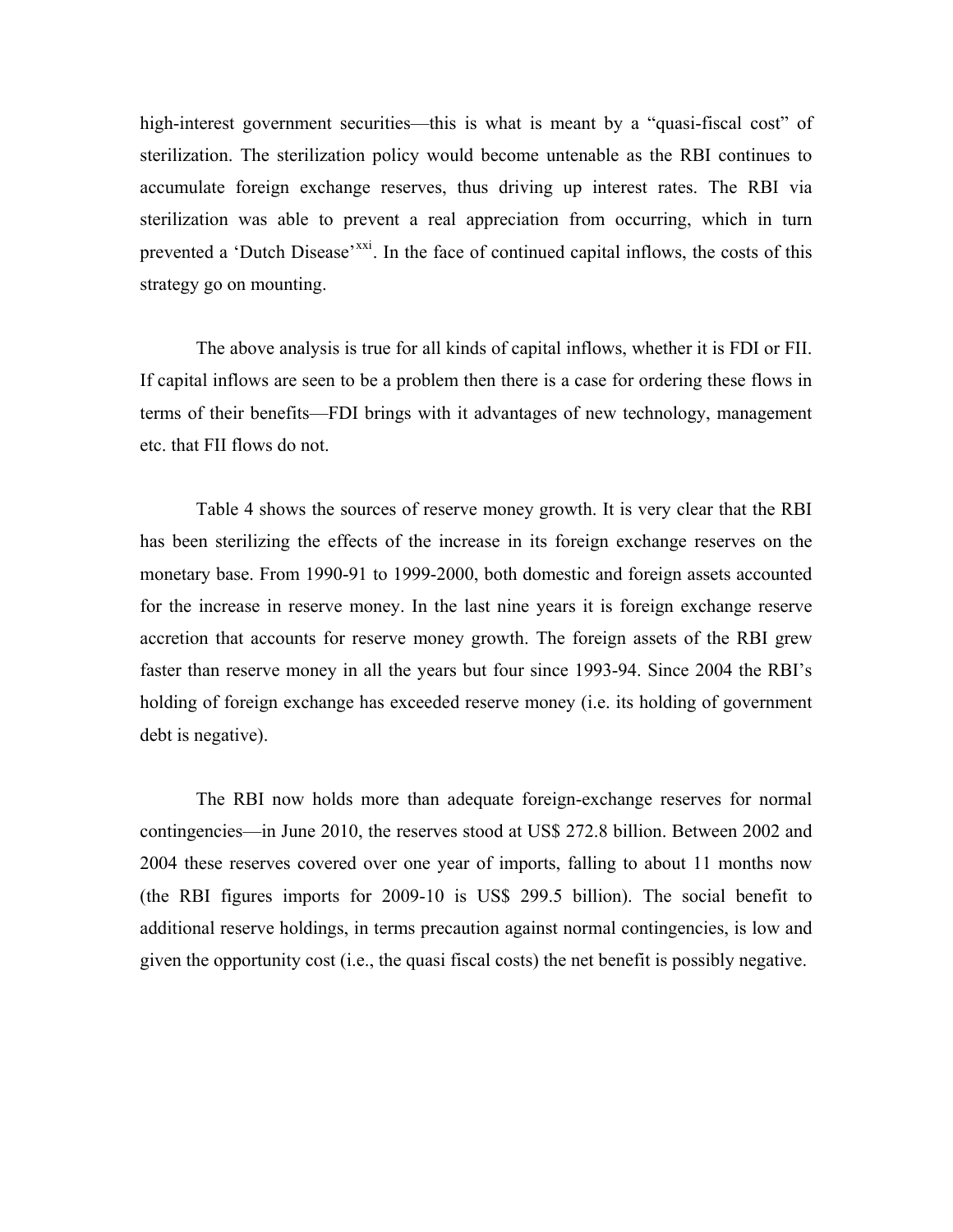|                                 | <b>RMC</b> | <b>NFAC</b> | <b>NDAC</b> | <b>NDA/RM</b> |
|---------------------------------|------------|-------------|-------------|---------------|
| Annual average 1990/1-1994/5    | 183        | 137         | 46          | 74            |
| Annual average 1995/6-1999/2000 | 222        | 182         | 40          | 50            |
| 2000/1                          | 227        | 313         | -86         | 35            |
| 2001/2                          | 347        | 668         | $-321$      | 22            |
| 2002/3                          | 309        | 942         | -633        | 3             |
| 2003/4                          | 675        | 1262        | $-588$      | $-11$         |
| 2004/5                          | 526        | 1284        | $-758$      | $-25$         |
| 2005/6                          | 839        | 602         | 237         | $-17$         |
| 2006/7                          | 1358       | 1932        | $-573$      | $-22$         |
| 2007/8                          | 2194       | 3700        | $-1506$     | $-33$         |
| 2008/9                          | 597        | 440         | 157         | $-30$         |

**Table 4: Sources of reserve money growth (Rs billion)** 

**Notes**: RMC: changes in reserve money; NFAC: changes in net foreign exchange; NDAC: changes in net domestic assets of RBI.

<span id="page-14-1"></span><span id="page-14-0"></span>Another way of tackling the problem associated with inflows is to encourage outflows. A fully open capital account would liberalize these completely. As I discuss below, the experience of the Latin American countries in 1998 and the Asian economies in 1997 suggest full liberalization is fraught with danger. The danger comes from a reversal of inflows. When foreign currency assets are needed for a reversal of flows, these are rarely available—if the domestic private players see a crisis accompanied by a depreciation of the domestic currency, they would rather hang on to their foreign currency assets than bring them home. All this is well-documented elsewhere and is not pursued further here. Suffice it to say that full outflows have to wait for a more developed financial system.<sup>xxii</sup>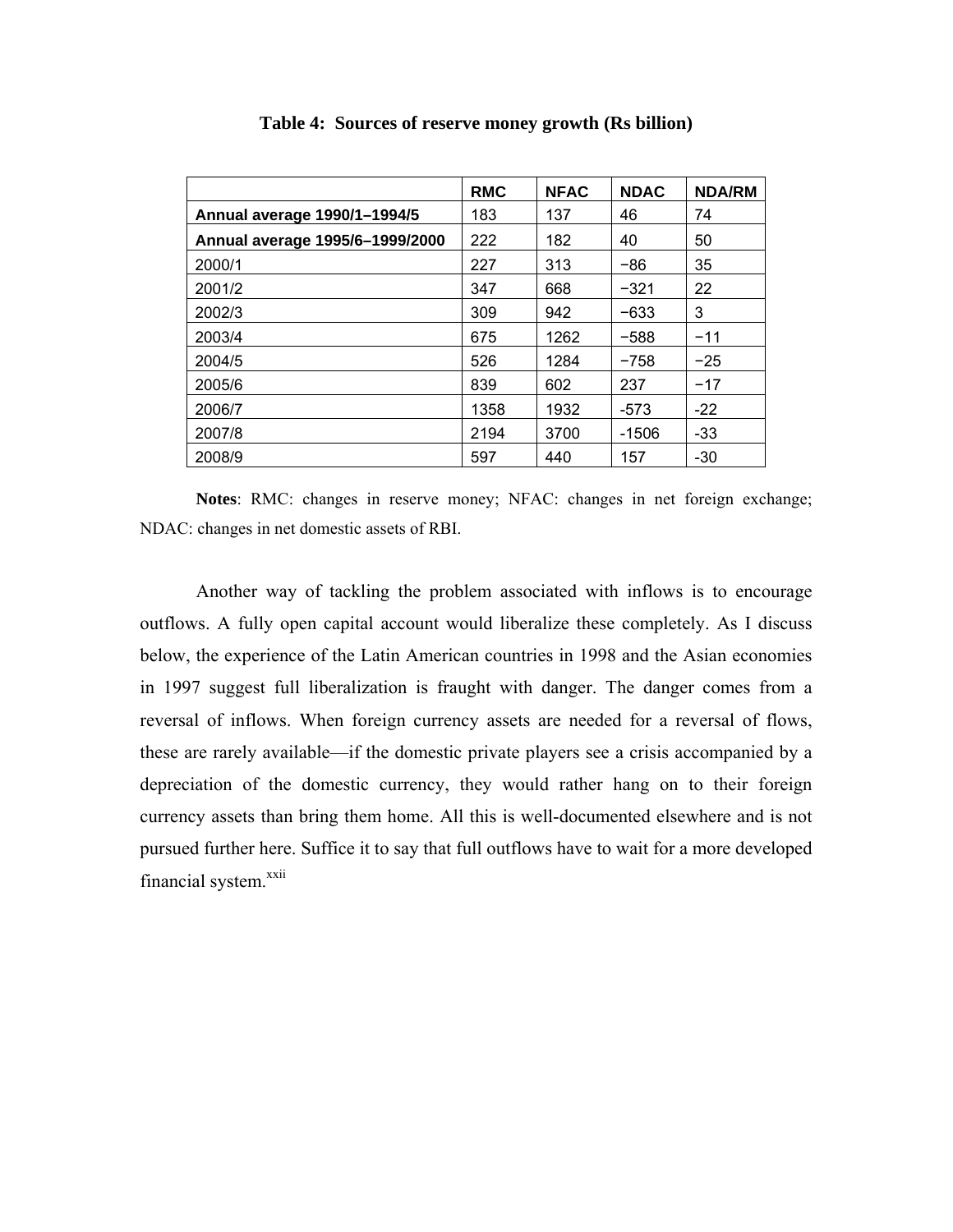|                                 | 1990/1 | 1991/2 | 1992/3 | 1993/4 | 1994/5 | 1995/6         | 1996/7 | 1997/8 | 1998/9         | 1999/2000 | 2000/1 | 2001/2 | 2002/3 | 2003/4 | 2004/5 | 2005/6A | 2006/7   | 2007/8 | 2008/9  |
|---------------------------------|--------|--------|--------|--------|--------|----------------|--------|--------|----------------|-----------|--------|--------|--------|--------|--------|---------|----------|--------|---------|
| <b>Exports</b><br>f.o.b         | 5.8    | 6.9    | 7.3    | 8.3    | 8.3    | 9.1            | 8.9    | 8.7    | 8.2            | 8.3       | 9.9    | 9      | 10.6   | 11     | 12.3   | 13.1    | 14.1     | 14.2   | 15.1    |
|                                 |        |        |        |        |        |                |        |        |                |           |        |        |        |        |        |         |          |        |         |
| Imports c.i.f                   | 8.8    | 7.9    | 9.6    | 9.8    | 11.1   | 12.3           | 12.7   | 12.5   | 11.4           | 12.3      | 12.5   | 11.3   | 12.7   | 13.2   | 17.1   | 19.6    | 20.9     | 22     | 25.5    |
| <b>Trade</b><br>balance         | $-3.0$ | $-1.0$ | $-2.3$ | $-1.5$ | $-2.8$ | $-3.2$         | $-3.9$ | $-3.8$ | $-3.2$         | $-4.0$    | $-2.7$ | $-2.3$ | $-2.1$ | $-2.3$ | $-4.9$ | $-6.5$  | $-6.8$   | $-7.8$ | $-10.4$ |
| <b>Net</b><br>invisibles        | $-0.1$ | 0.7    | 0.6    | 1.1    | 1.8    | 1.6            | 2.7    | 2.4    | 2.2            | 2.9       | 2.1    | 3      | 3.4    | 4.6    | 4.5    | 5.1     | 5.7      | 6.4    | 7.7     |
| <b>Total</b><br>current         |        |        |        |        |        |                |        |        |                |           |        |        |        |        |        |         |          |        |         |
| account                         | $-3.1$ | $-0.3$ | $-1.7$ | $-0.4$ | $-1.0$ | $-1.7$         | $-1.2$ | $-1.4$ | $-1.0$         | $-1.0$    | $-0.6$ | 0.7    | 1.3    | 2.3    | $-0.8$ | $-1.2$  | $-1.1$   | $-1.5$ | $-2.6$  |
| Capital<br>account<br>surplus   | 2.3    | 1.5    | .6     | 3.5    | 2.8    | 1.3            | 3      | 2.4    | $\overline{2}$ | 2.3       | 1.9    | 1.7    | 2.1    | 2.8    | 4.5    | 3.1     | 4.9      | 8.8    | 0.6     |
| Foreign<br>investment           | 0.1    | 0.1    | 0.3    | 1.6    | 1.5    | 1.4            | 1.6    | 1.3    | 0.6            | 1.2       | 1.3    | 1.3    | 0.8    | 2.3    | 1.9    | 2.3     | 3.3      | 5.4    | 1.8     |
| <b>Direct</b>                   | 0.1    | 0.1    | 0.3    | 0.6    |        | $\overline{2}$ | 2.9    | 3.6    | 2.5            | 2.1       | 0.7    | 0.9    | 0.7    | 0.4    | 0.5    | 0.7     | 1.4      | 1.3    | 1.4     |
| <b>Portfolio</b>                | 0      | 0      | 0.3    | 3.6    | 3.8    | 2.8            | 3.3    | 1.8    | $-0.1$         | 3.1       | 0.6    | 0.4    | 0.2    | 1.9    | 1.3    | 1.6     | 0.7      | 2.2    | $-1.2$  |
| <b>External</b><br>assistance   | 0.7    | 1.1    | 0.8    | 0.7    | 0.5    | 0.3            | 0.3    | 0.2    | 0.2            | 0.2       | 0.1    | 0.2    | $-0.6$ | $-0.5$ | 0.3    | 0.2     | 0.2      | 0.2    | 0.2     |
| <b>Commercial</b><br>borrowings | 0.7    | 0.6    | $-0.2$ | 0.2    | 0.3    | 0.4            | 0.7    |        | 1.1            | 0.1       | 0.9    | $-0.3$ | $-0.3$ | $-0.5$ | 0.7    | 0.2     | 1.7      | 1.8    | 0.7     |
| <b>NRI</b><br>deposits          |        |        |        |        |        |                |        |        |                |           | 0.5    | 0.5    | 0.6    | 0.6    | $-0.1$ | 0.3     | 0.5      | 0.0    | 0.4     |
| <b>IMF</b> net                  | 0.4    | 0.3    | 0.5    | 0.1    | $-0.4$ | $-0.5$         | $-0.3$ | $-0.2$ | $-0.1$         | $-0.1$    | 0      | 0      | 0      | 0      | 0      |         | $\Omega$ | 0      | 0       |

**Table 5: Balance of Payments (% of GDP at market prices)** 

India's balance of payments statistics make interesting (if grim) reading. As mentioned above exports have increased (almost secularly) from 5.8 percent of GDP in 1990-91 to 15.1 percent of GDP in 2008-09. The corresponding figures for imports were 8.8 percent and 25.5 percent. Thus trade openness is three times in 2008-09—at 40.6 percent--what it was in 1990-91.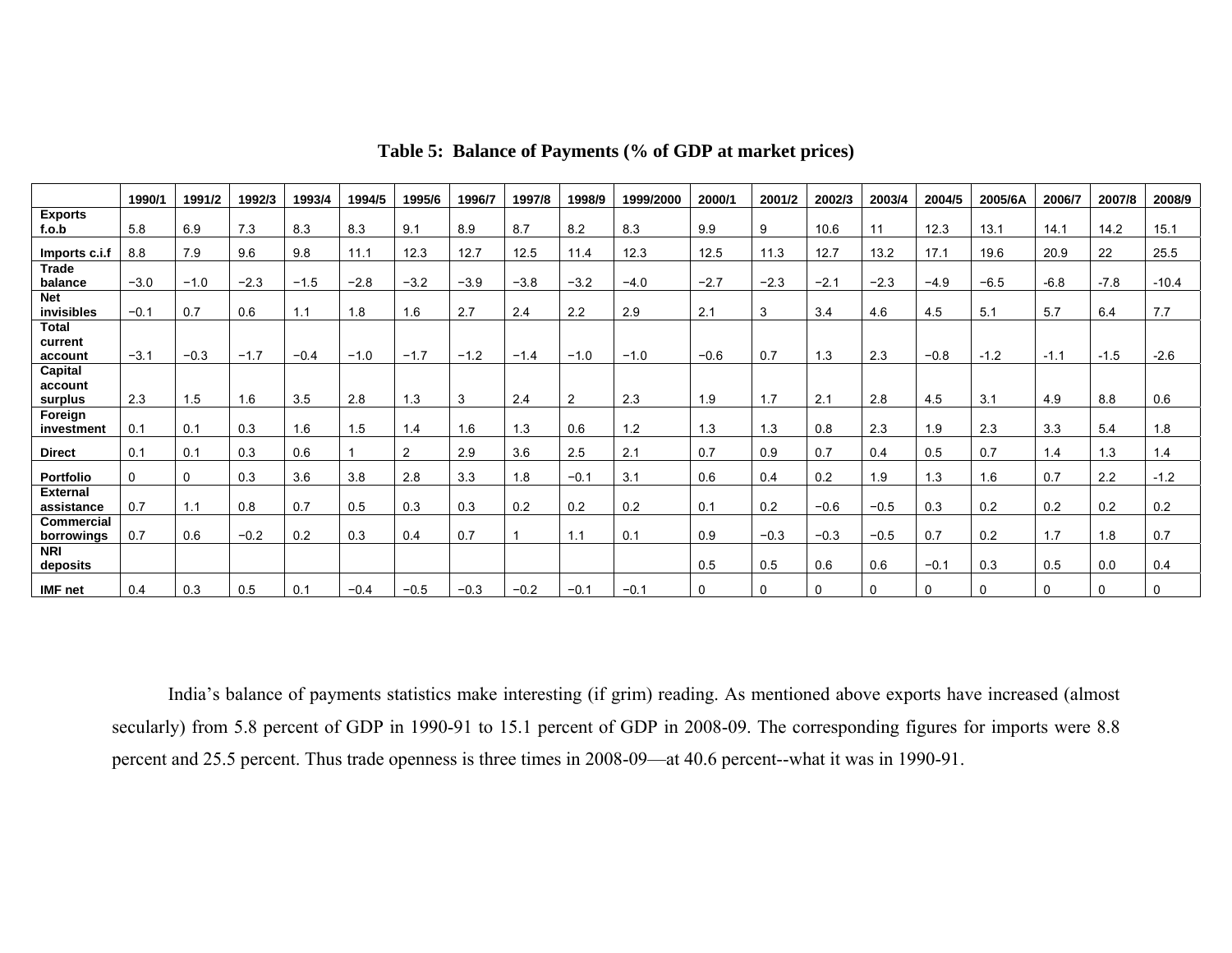India's trade deficit had fluctuated between 2 and 4 percent of GDP from 1990- 91.upto 2004-05. It then started increasing sharply, sky-rocketing to 10.4 percent of GDP in 2008-09. This was mainly due to increases in the world price of crude oil during the latter period.

<span id="page-16-0"></span>GDP, barring the crisis year of 1990-91 and in 2008-09—it even generated small surpluse s in three years. Within the invisibles category software services and private transfers have been running neck to neck (at US\$ 44.18 billion versus US\$ 44.04 billion in 2008-09). Private transfers have grown tw enty-fold in the last twenty years. The current account deficit, helped by invisibles, has stayed below two percent of

capital acco unt. There has been a surge in FDI and FII investments, even if these have not quite been able to keep pace with G DP growth (except in the very recent time). External commercial borrowing (ECB) has been rising steadily--it reached 1.8 percent of GDP in 2007-08 before falling b ack 0.7 percent. The rhetoric of the early years of capital account liberalization that investment in equity markets should be encouraged and not debt flows has been given a quiet burial.<sup>[xxiii](#page-14-0)</sup> The capital account surplus has been large. As Table 4 shows, it has been less than 2 per cent of GDP in only 3 years since 1993/4. FDI has grown tenfold, from its 1990's peak (in 1997/8) of US\$ 3.6 billion to US\$ 37.1 billion in 2009-10. Portfolio investm ent flows tell a similar story-- its 1990's peak (in 1996-97) of US\$ 3.3 billion to US\$ 32.4 billion in 2009-10. Portfo lio flows have seen a reversal in the two cris is years 1998-99 and 2008-09 (of US\$ 61 million in the Asian and Russian crisis of 1998-99 and a whopping US\$ 13.1 billion in recent global meltdown in 2008-09). Of course, the main action in the balance of payments accounts has been in the

<span id="page-16-1"></span>the balance of paym ents has been in surplus (except in 2008-09)—i.e. the RBI has been accum ulating reserves to offset this capital account surplus. The intervention is to prevent a Dutch Dis ease i.e. to prevent an appreciation of the rupee (except in the recent past as The capital account surplus has been in excess of the current account deficit, and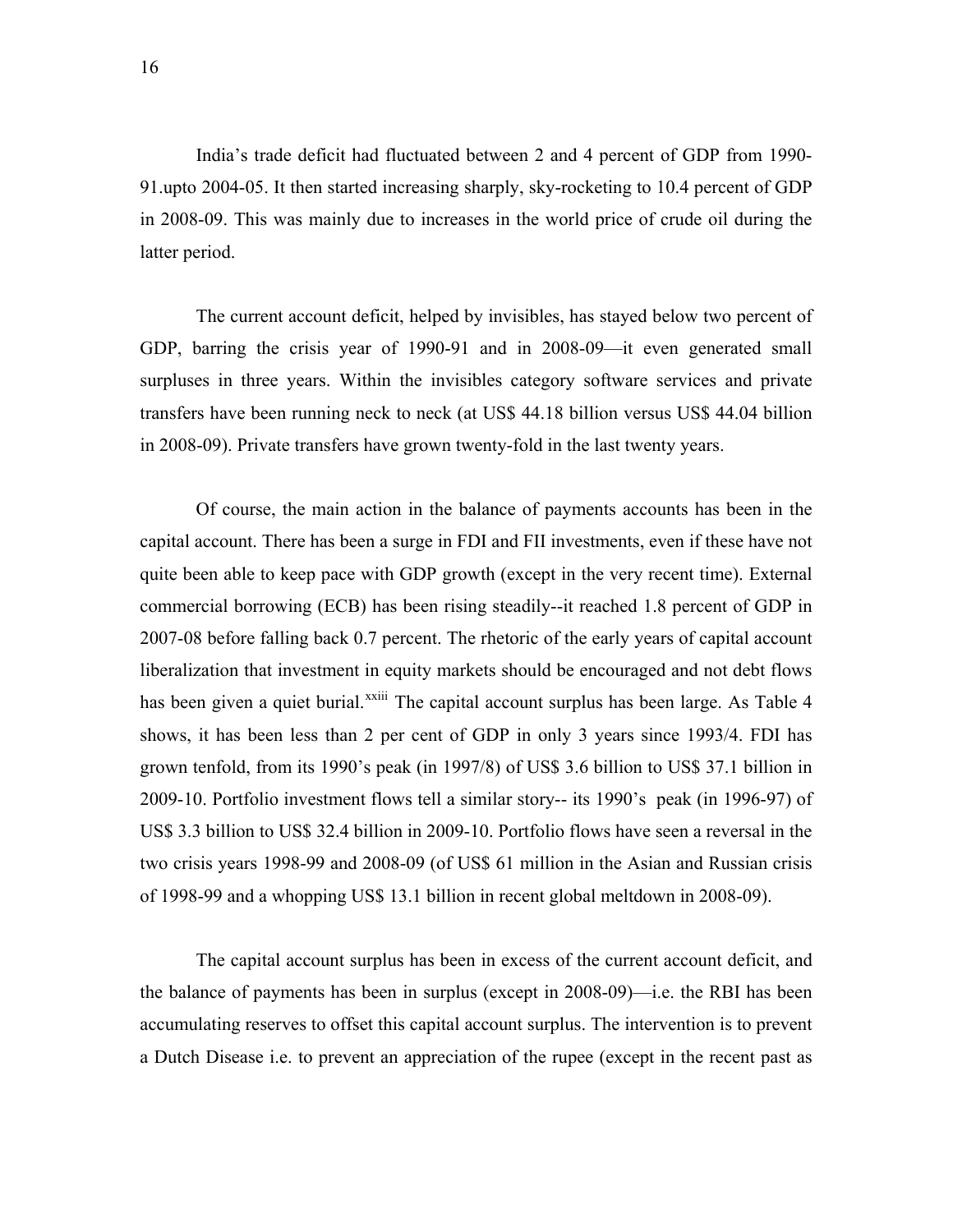the holding of foreign exchange reserves have become costlier). The RBI has to choose between a rock and a hard place!

In the last two years the RBI has been content to let the currency appreciate not only because of the quasi-fiscal cost of sterilization but also as a (unacknowledged) antiinflation tool. With a high import to GDP ratio, a real appreciation keeps the domestic price of imports low.<sup>xxiv</sup> Strong capital flows keep nominal exchange rate from depreciating, to keep pace with the higher domestic inflation (compared to its trading partners).This has had the undesirable consequence of the deficit on the current account of the balance of payments to rise.<sup>[xxv](#page-14-1)</sup> Such a policy would be fine if we were starting from a current account balance. In India's case, it is playing with fire.<sup>XXVI</sup>

 To sum up the recent Indian experience with the external sector: the sizeable capital inflows (FDI and FII) would have caused a nominal and real appreciation, and the RBI has thwarted this by intervening in the foreign-exchange market and buying foreign exchange. It has then sterilized the money supply by selling bonds. The effect of this is to increase the interest rate on domestic assets and, thereby, give rise to a 'quasi-fiscal' cost. Absent these capital flows, there would be real depreciation that could allow the economy to run a trade (and current account) surplus.

Below I shall argue that the real exchange rate that has emerged from the RBI's intervention is not compatible with industrialization to relocate a large number of low productive workers in agriculture, using the world markets. It is not even clear that the RBI's action have resulted in an exchange rate compatible with external balance (i.e. zero current account). In the face of the onslaught of capital flows, the RBI has, at best, engaged in fire-fighting.

#### **V. ECONOMIC THEORY, EAST ASIA, LATIN AMERICA AND INDIA**

There is a view that is very popular in the policy circles in India, and it gives a clue about how some influential people think about these matters. It is as follows. For a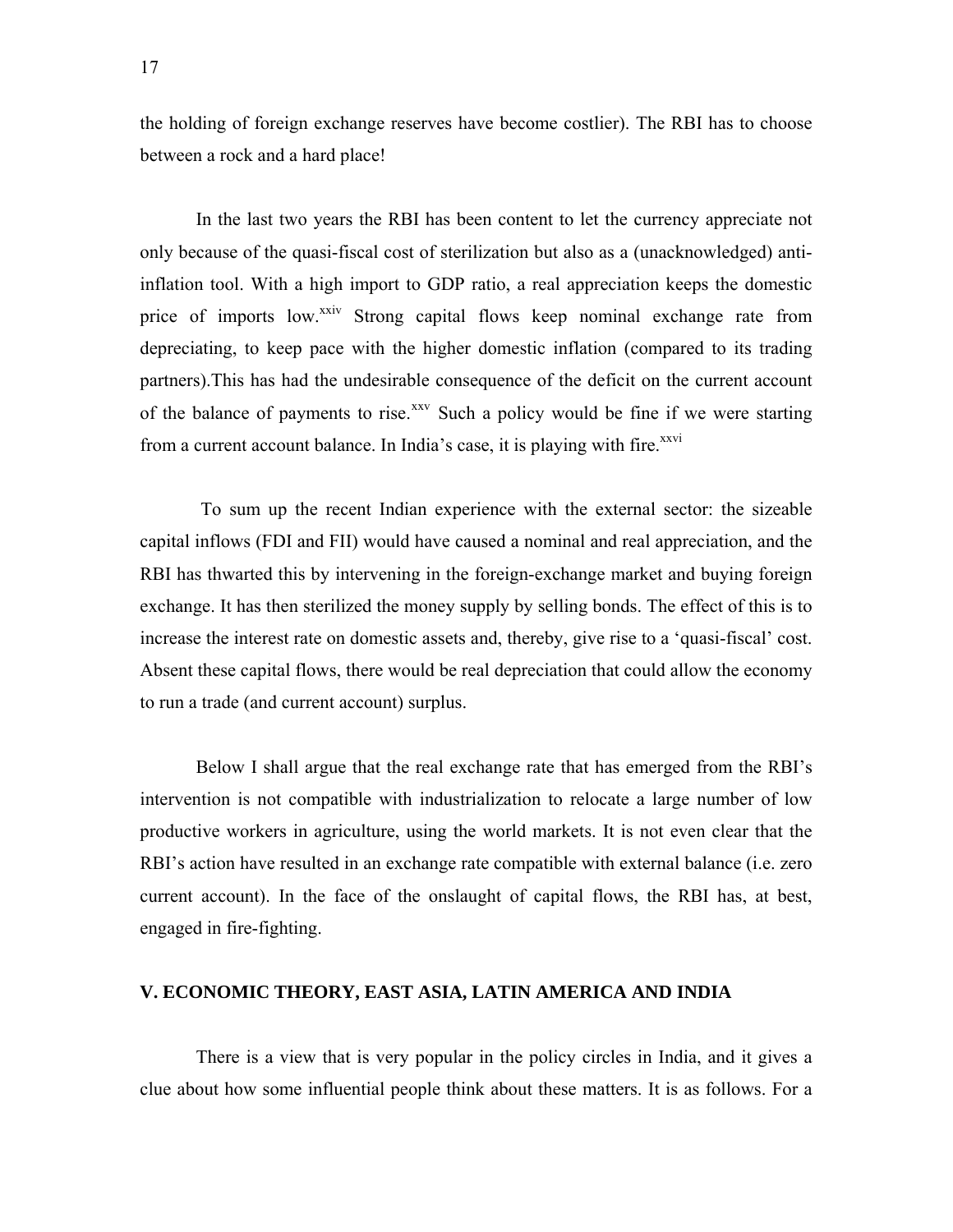higher growth rate the rate of investment needs to be increased. One way to achieve this is to reinforce domestic savings with capital inflows by running a current account deficit. This is unexceptionable insofar as one is financing new investment by FDI—if this goes into acquiring an existing firm, it does not count as investment.

What are the benefits in a macroeconomic context of liberalizing portfolio flows?<sup>[xxvii](#page-16-0)</sup> Non-FDI capital flows are primarily flows from FIIs and are restricted to securities listed on the stock exchange.<sup>xxviii</sup> Their effect on the real economy would be expected to work through a Tobin's 'q' type of mechanism. Following a rise in share prices, firms would increase investment by issuing new shares. It is interesting in this context to note that, in the last 25 years, new issues by non-government firms have exceeded 1 per cent of GDP in 5 years only.<sup>[xxix](#page-16-1)</sup> These were all in the early 1990s. So the inflows do not seem to be working through a 'q'-type mechanism.<sup>xxx</sup>

<span id="page-18-0"></span>Carlos Diaz-Alejandro wrote a paper about a quarter century back with the title 'Goodbye Financial Repression, Hello Financial Crash'. This has happened in the developing countries that have liberalized the capital account without paying heed to the prerequisites e.g. Mexico in 1994, the Asian crisis of 1997, and the 1998 crisis in Latin America.

As developing economies opened up their capital accounts to international flows, they soon found out that asset markets are different from goods markets and developing country markets different from those in developed countries. As discussed in Section II, the initial Southern Cone (Chile, Argentina, and Uruguay) liberalization in the early 1980s pointed to a lack of macroeconomic balance—on opening up, budget deficits turned into current-account deficits. The literature that emerged suggested a sequencing of liberalization rather than a 'big bang'. In the light of the East Asian experience, inadequate regulation and supervision of the financial sector, including the government guaranteeing the liabilities of the banking system, have been added to the list.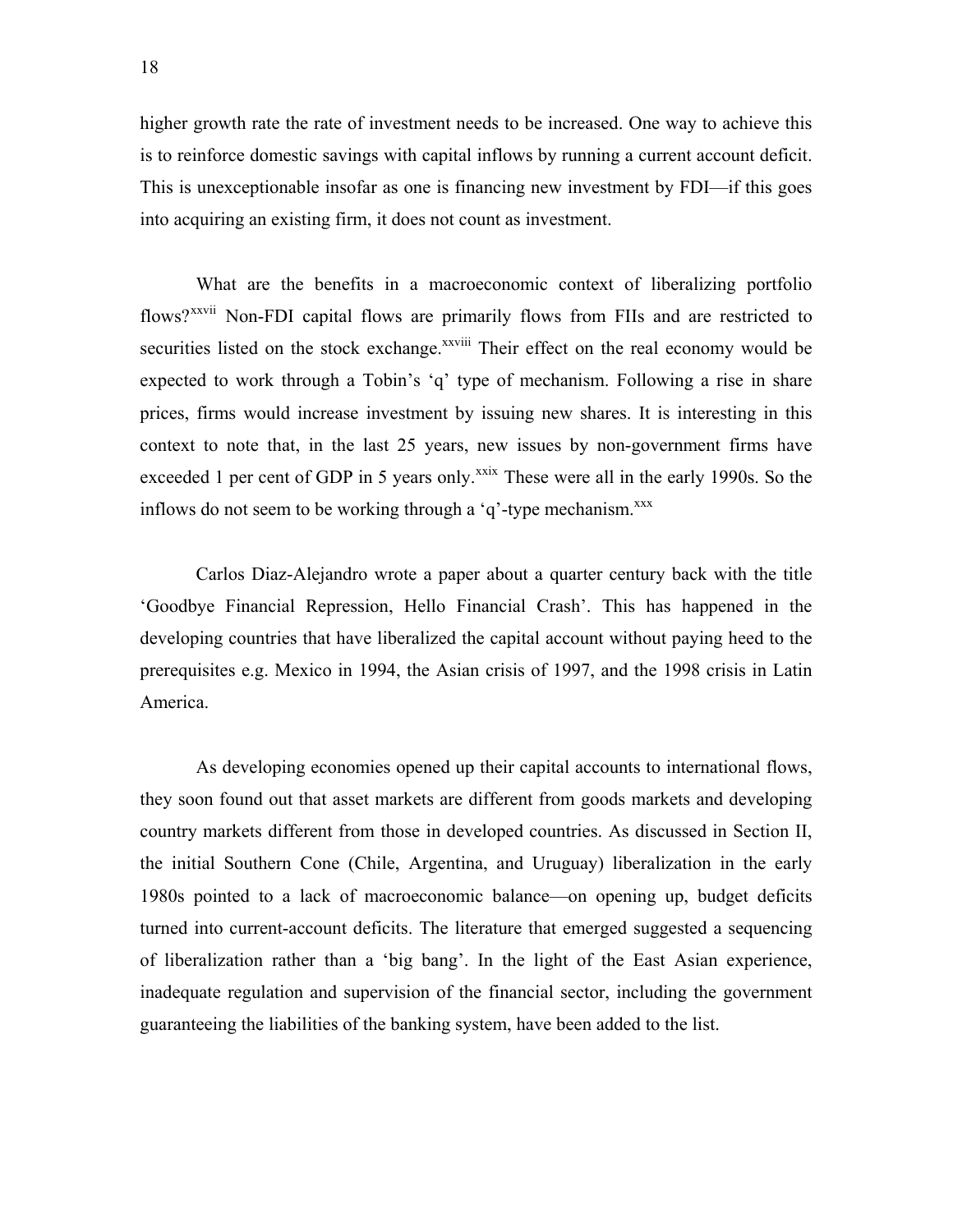The absence of a well-developed, well-regulated financial market, reforms that could be beneficial otherwise interact with some other feature of an underdeveloped market that acts as a distortion. Developing economies have financial market lacking depth and transparency. Acquiring these qualities can not be speeded up too much.

Therefore an economy with an unsustainable fiscal policy may find that it difficult to borrow on favorable terms, if it is able to borrow at all, following an opening up of outflows as capital flows out—international markets impose discipline as Diaz-Alejandro had predicted. This could lead to an expectation of monetization of the deficits and cause a steep currency depreciation that, in turn, causes a financial crisis. If the exchange rate is fixed, then this expectation of a future monetization could cause the peg to collapse and a large loss of foreign-exchange reserves. A 'surprise' inflation does benefit the government *qua* borrower in that it reduces the real value of the debt. This, however, is not true of an economy like India, where most debt is held by the financial institutions owned by the government.

<span id="page-19-0"></span>I now turn to the macro aspects of capital flows, i.e. smoothing and augmenting of consumption by borrowing and lending. Consumption-smoothing allows income fluctuations to be smoothed out, at least in theory. $\frac{x}{x}$  Capital outflows can also help diversify risk. Against this we have a capital account shock—such as a sudden rise in the world interest rates or the complete drying up of capital flows (a 'sudden stop')—that introduces a lot of volatility to consumption and investment, since the current account now needs to be (more) balanced. Also, these shocks could be unrelated to the borrower's economic behavior.

What has been the recent macroeconomic experience with capital flows in developing economies? Have these supplemented domestic savings and put the recipients on a higher growth trajectory? And have these flows allowed economies to smooth and augment consumption?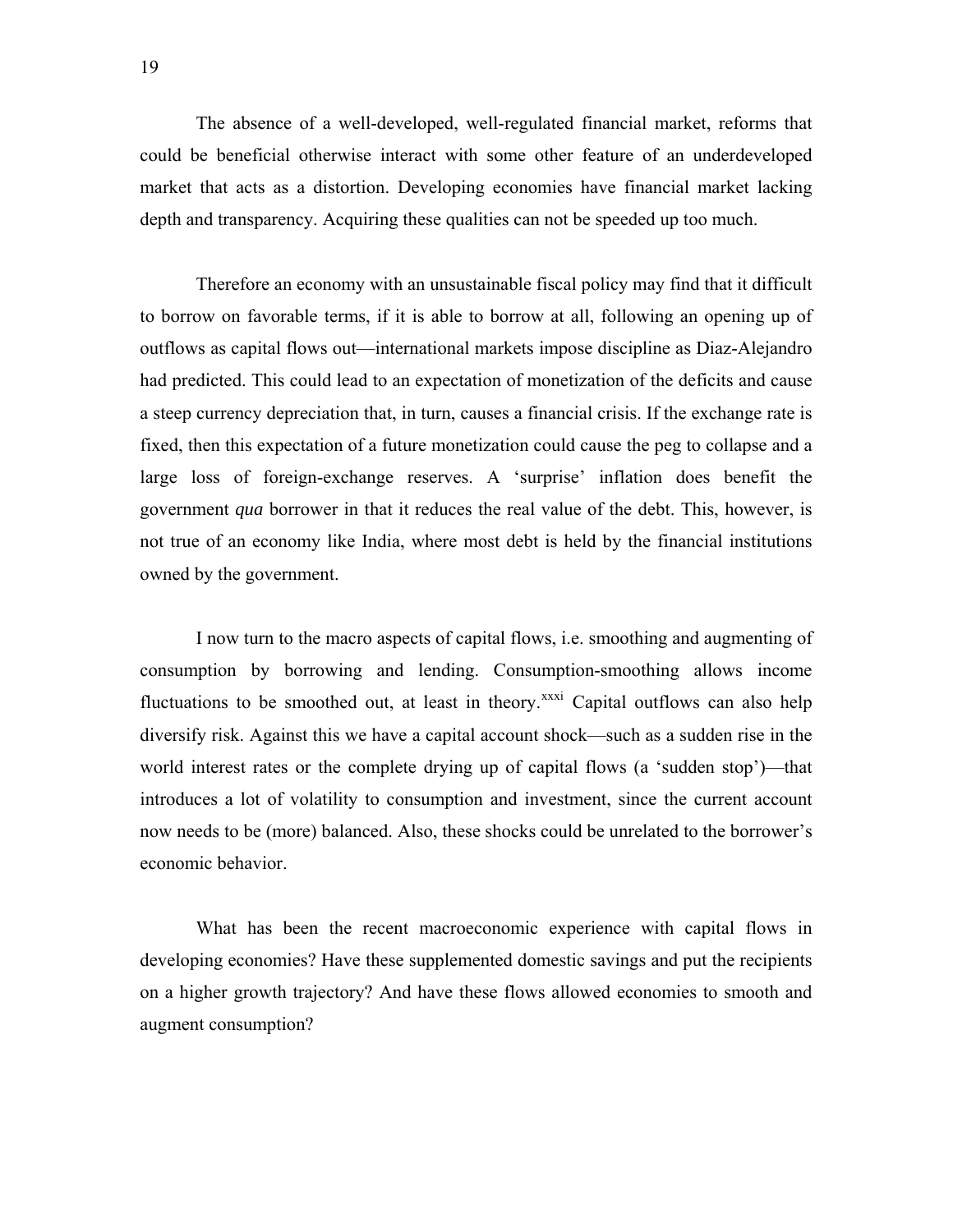In the year following the devaluation of the Thai currency in July 1997, capital flows to the five Asian countries—i.e. Indonesia, Korea, Malaysia, Philippines and Thailand—fell from US\$ 47 billion (or 4.3 per cent of GDP) to US\$ −58 billion (or −5.5 per cent of GDP).<sup>xxxii</sup> In the second half of the 1990s, bank lending to the Asian economies was very volatile, whereas for Latin America it was portfolio flows that showed a higher volatility. In the seven major Latin American countries, capital flows increased from US\$ –13 billion to US\$ 100 billion (constituting 5.5 per cent of GDP) between the years ending in the fourth quarter of 1989 and the second quarter of 1998. Calvo and Talvi (2005) say: 'The highly synchronized and widespread increase in capital inflows to a variety of very diverse countries suggests that the root cause of this bonanza must lie in common external factors i.e. developments in central rather than peripheral countries.' (p.7)

<span id="page-20-0"></span>On the causes and consequences of the reversals in capital flows in Latin America, it is worth quoting Calvo and Talvi (2005, pp. 8–9) at length. They say: Russia's default in August 1998 *. . .* represented a fatal blow for Latin America. *. . .*In tandem with the rest of emerging markets, interest rate spreads for (the big seven economies) LAC-7 rose from 450 basis points prior to the Russian crisis to 1,600 basis points in September 1998, more than tripling the cost of external financing in a period of weeks. As a result, capital inflows to LAC-7 countries came to a Sudden Stop, falling from 100 billion dollars (or 5.5 per cent of GPD) in the year ending in II-1998 prior to the Russian crisis, to 37 billion dollars (or 1.9 per cent of GDP) one year later *. . .* (N)on-FDI flows. . . fell by 80 billion dollars during that period. After the initial blow, capital flows to LAC-7 suffered an additional blow after the Argentine crisis in 2001 *. . .* and, later, the ENRON scandal. *. . .* By the year ending in IV-2002 capital flows to LAC-7 were less than 10 billion dollars, back to the very low levels of the late 1980s. The Russian virus affected every major country in Latin America, with the exception of Mexico. *. . .* Even Chile, a country with very solid economic fundamentals—a track record of sound macroeconomic management, a highly praised and sustained process of structural and institutional reforms that completely transformed and modernized Chile's economy, and an average rate of growth of 7.4 per cent per year between 1985 and 1997, the highest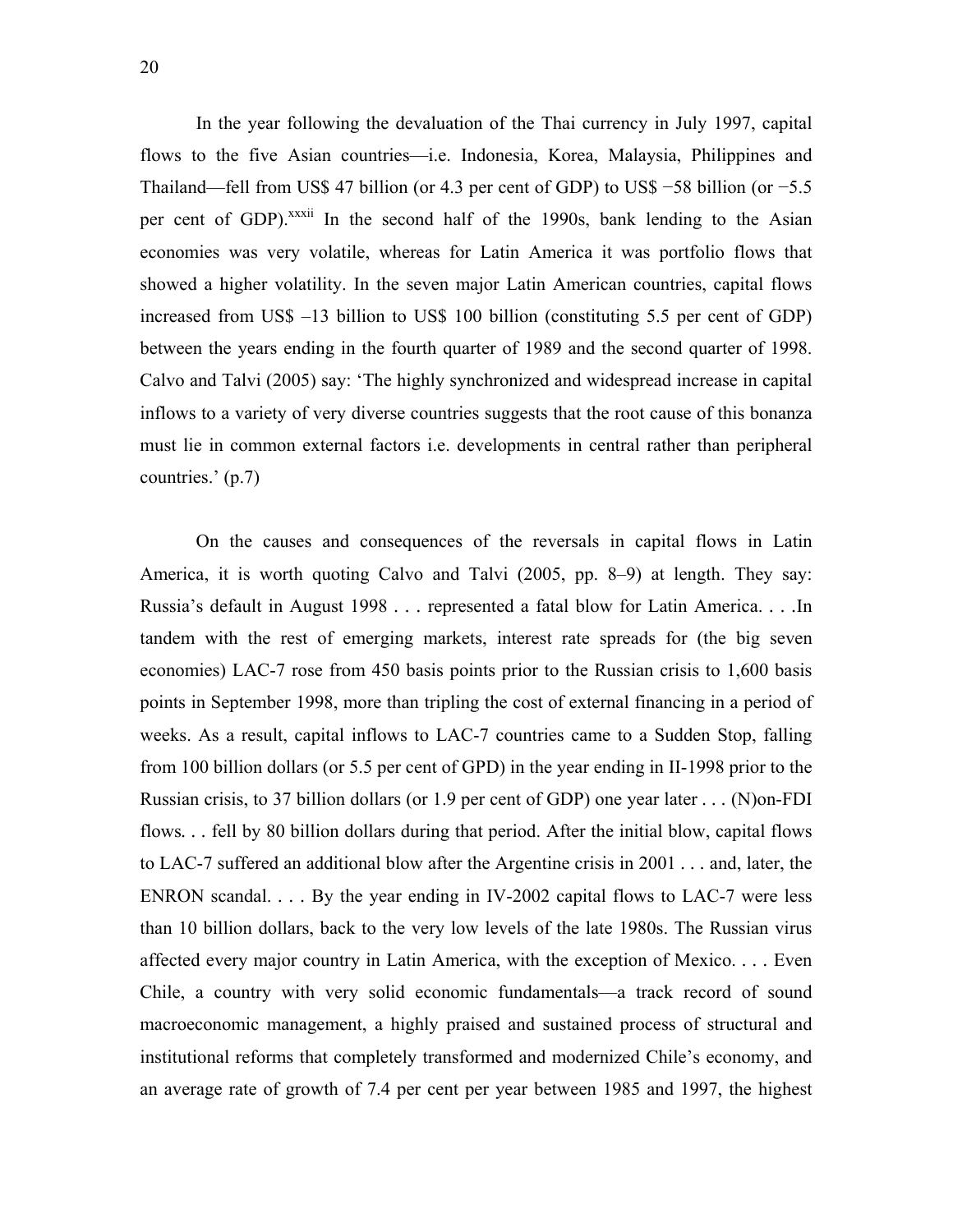growth rate in LAC-7—and tight controls on the inflows of foreign capital, experienced a sudden and severe interruption in capital inflows. In fact, the Sudden Stop in Chile in the year following the Russian crisis was 7.9 per cent of GDP, the largest in LAC-7. That a partial debt default in Russia, a country that represented less than 1 per cent of world GDP and had no meaningful financial or trading ties with

Latin America, could precipitate a financial contagion shock wave of such proportions, posed a puzzle for the profession.'<sup>[xxxiii](#page-19-0)</sup>

Further they point out that, in response to this shock to the capital account—'by definition undesirable if not impossible to smooth'—most of the adjustment in LAC-7 came not from additional savings but from reduced investment, which fell from 23 per cent of GDP in 1997, prior to the Russian crisis, to 18 per cent of GDP in 2002 (Calvo and Talvi, 2006, p. 15).

What does economic theory, in particular growth theory, have to say on this? Growth theory has very little to say on the capital account. There was a literature on the stages of the balance of payments that suggested that in the early stages of development a country would run a current deficit and import capital. Later optimizing models (either in the Ramsey-Cass-Koopmans tradition, or the overlapping generations variety) suggested that a developing economy should run a current account deficit. In effect output and the capital stock increase but the new capital is foreign-owned<sup>xxxiv</sup>. In these models, if a relative price appears (i.e. the model is more than one sector), a real depreciation is a terms of trade deterioration.

<span id="page-21-0"></span>The data on capital flows in the world economy decisively contradicts the prediction that capital flows from the rich to the poor countries. Prasad, Rajan and Subramanian (2007) show comprehensively that capital flows from the developing countries to the rich ones. This is true even if we take out the oil-exporters from the sample, or, for that matter, the US-China balance of payments figures. We have a conundrum here that needs explanation.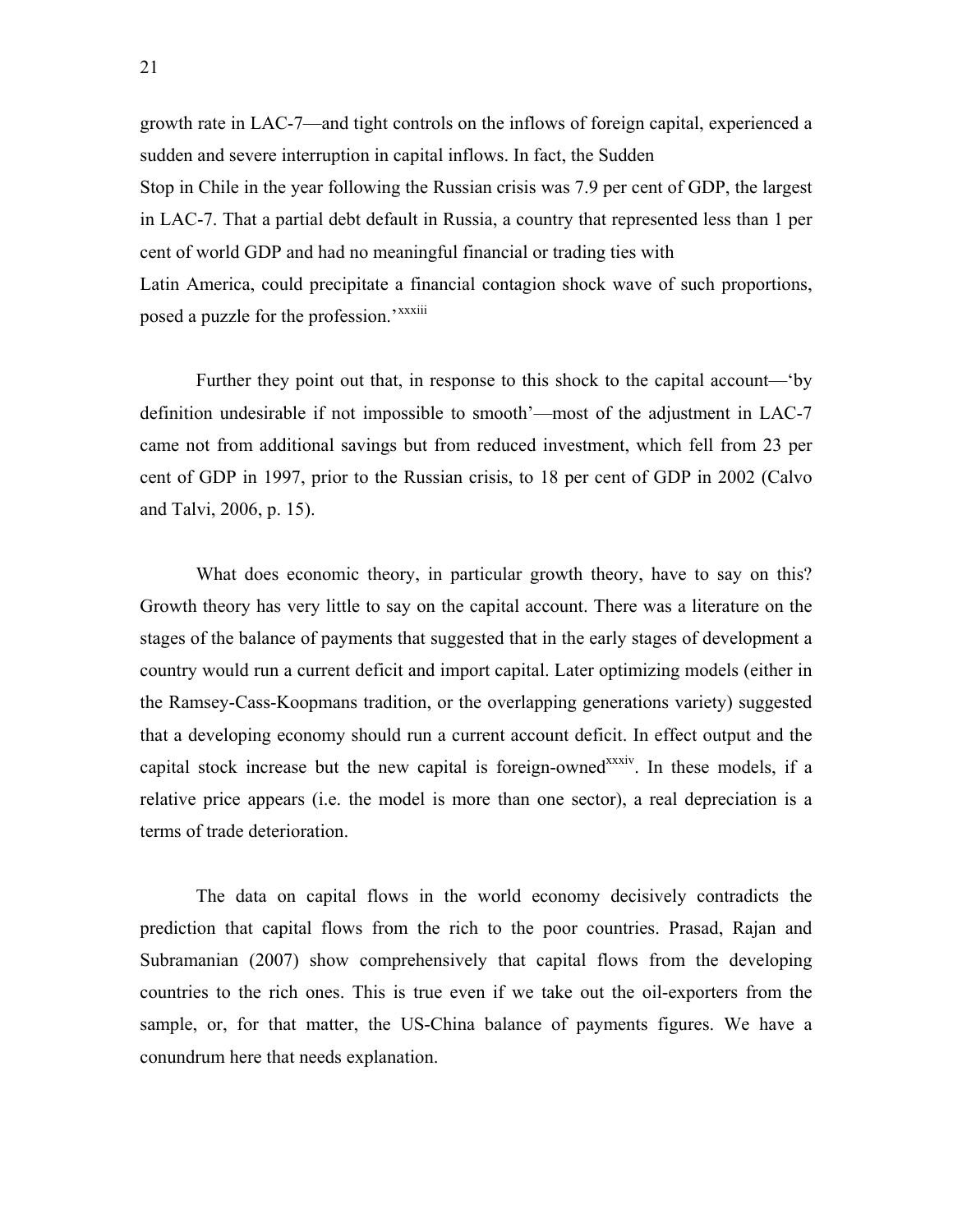In the light of neoclassical theory and the aggregate data predicting the opposite, what are the lessons for an economy like India? In particular, should India import capital i.e. absorb the capital flows by running a current account deficit? The answer from the Washington-based multilateral institutions is certainly "Yes". On the other hand we have the experience of successful industrialization of the East (and South-East ) Asian economies—something crying out for formal modeling<sup>[xxxv](#page-20-0)</sup>--that seems to suggest that at an early stage of industrialization, a country may use "free trade mercantilism" (my coinage) to grow out of poverty. The strategy consists of keeping its exchange rate undervalued and export (crude) labor-intensive industrial products.<sup>xxxvi</sup> In effect, the country concerned is moving the bulk of its population from low-value agriculture to industry using the world markets. Once industrialization gets going, over time, this economy moves up the quality ladder by supplying more sophisticated industrial goods.

If there are imperfections in the credit markets, borrowing from abroad typically involves sovereign risk. One can be sure that these risks are greater than lending to domestic firms (because, for example, of a common legal authority etc. for the latter kind of lending). Thus a growth strategy that involves generating higher saving (backed by a relatively closed capital account) can make funds available for lending domestically on better terms than borrowing abroad.

<span id="page-22-1"></span><span id="page-22-0"></span>Going back to India's experience, we see that it runs a huge deficit in merchandise trade and a hefty surplus on services. One way of organizing one's thoughts on this issue is by thinking of the goods that India has a comparative advantage in, starting with the maximum and going down the order. Make an additional (heroic) assumption that this ordering stays independent of factor prices. In the domain of traditional trade theory, trade is balanced and presumably there is an exchange of goods, with India's exports being where it has the maximum comparative advantage, and its imports being where comparative advantage is least. When trade is unbalanced, then absolute advantage can determine the cutoff of the goods to be exported (and imported). With the Dutch disease, all India goods have become less competitive. Only those industries survive as exporters where the overvalued real exchange rate has not been able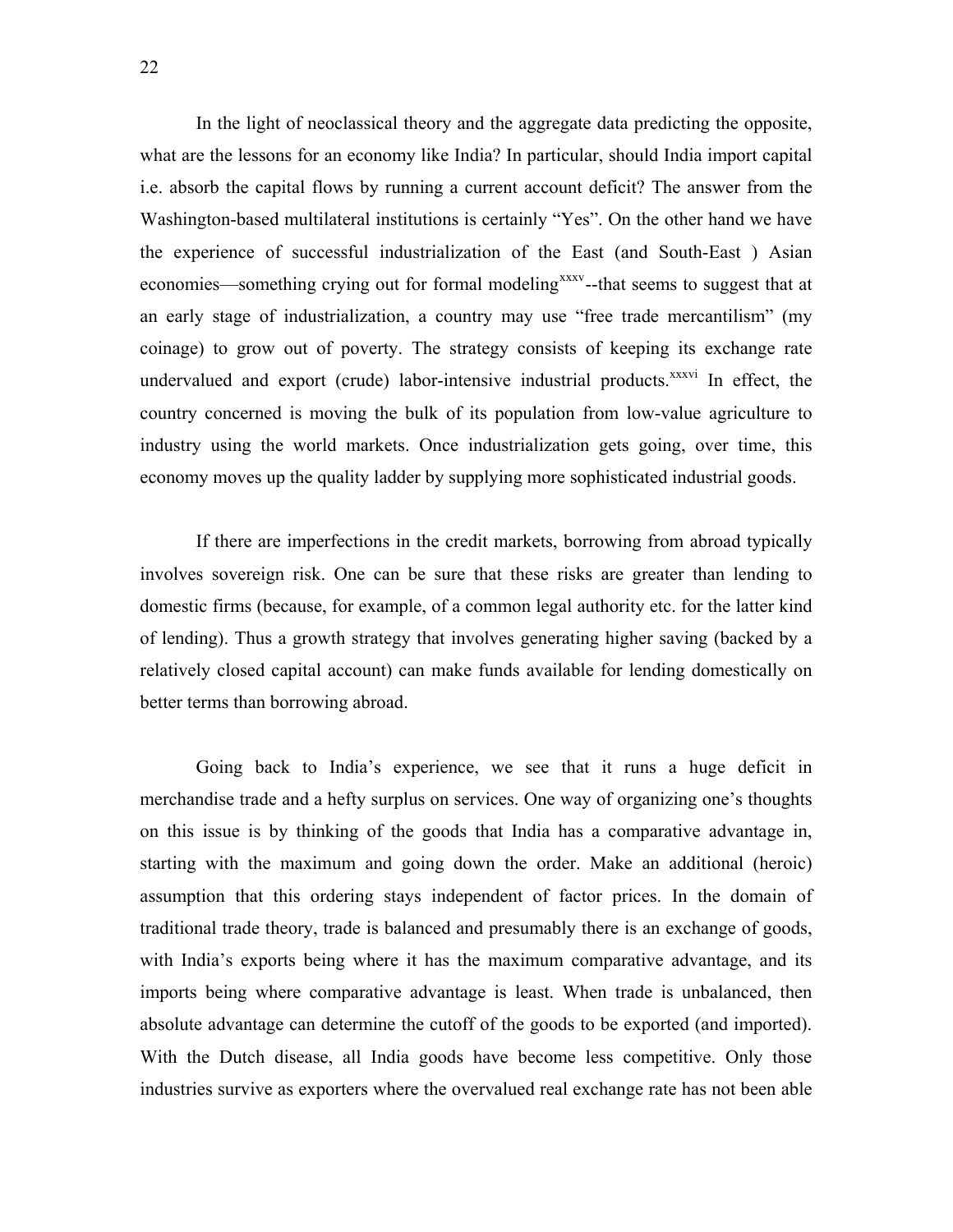to obliterate the comparative advantage completely. Software services are one such example and mining is another. The export of ores is about nine percent of manufacturing exports.<sup>[xxxvii](#page-21-0)</sup>

The expansion of mining has brought in its wake environmental disaster and political tension, since mining is carried out in "pristine" forest areas where India's tribal population lives. That this is a matter of concern outside the political and environmental arenas can be seen from the fact that sixty years after planning started, India's mining sector's growth relative to that of its manufacturing was pretty much the same<sup>xxxviii</sup>. This is hardly what was expected of decolonization—colonial policies discouraged Indian industry and encouraged mining and other extractive activities. A detailed analysis of this problem, however, would take us too far afield. My purpose here is to highlight the fact that like in the "Dutch Disease", the real appreciation has made labor-intensive manufacturing—India's ticket out of mass poverty—unviable, and in its place we have got an increase (among other activities) in mining and quarrying with the attendant environmental and political risks.

As mentioned earlier, the experience of the East and South-east Asian economies does not fit into the typical neoclassical theoretical mould. While there are differences among this class of countries—e.g. some, such as China, used FDI, while others, such as Korea and Japan, did not—all these economies had one point in common, namely they kept a tight lid on financial capital flows in the early stages of development. It is ironic that when capital mobility was allowed, $x^x$ xxix their weak financial systems could not cope, and the Asian crisis resulted. At the other end of the spectrum is Latin America with its open capital account fairly early on its development path. Here, while growth has taken place, these countries have also lurched from one crisis to another. Both growth and the crises have one common proximate cause—capital flows.<sup>xl</sup> Since capital-flow reversals take place independently of the fundamentals of the country (as do inflows), there is very little that any country can do to stop these reversals. $x<sup>1</sup>$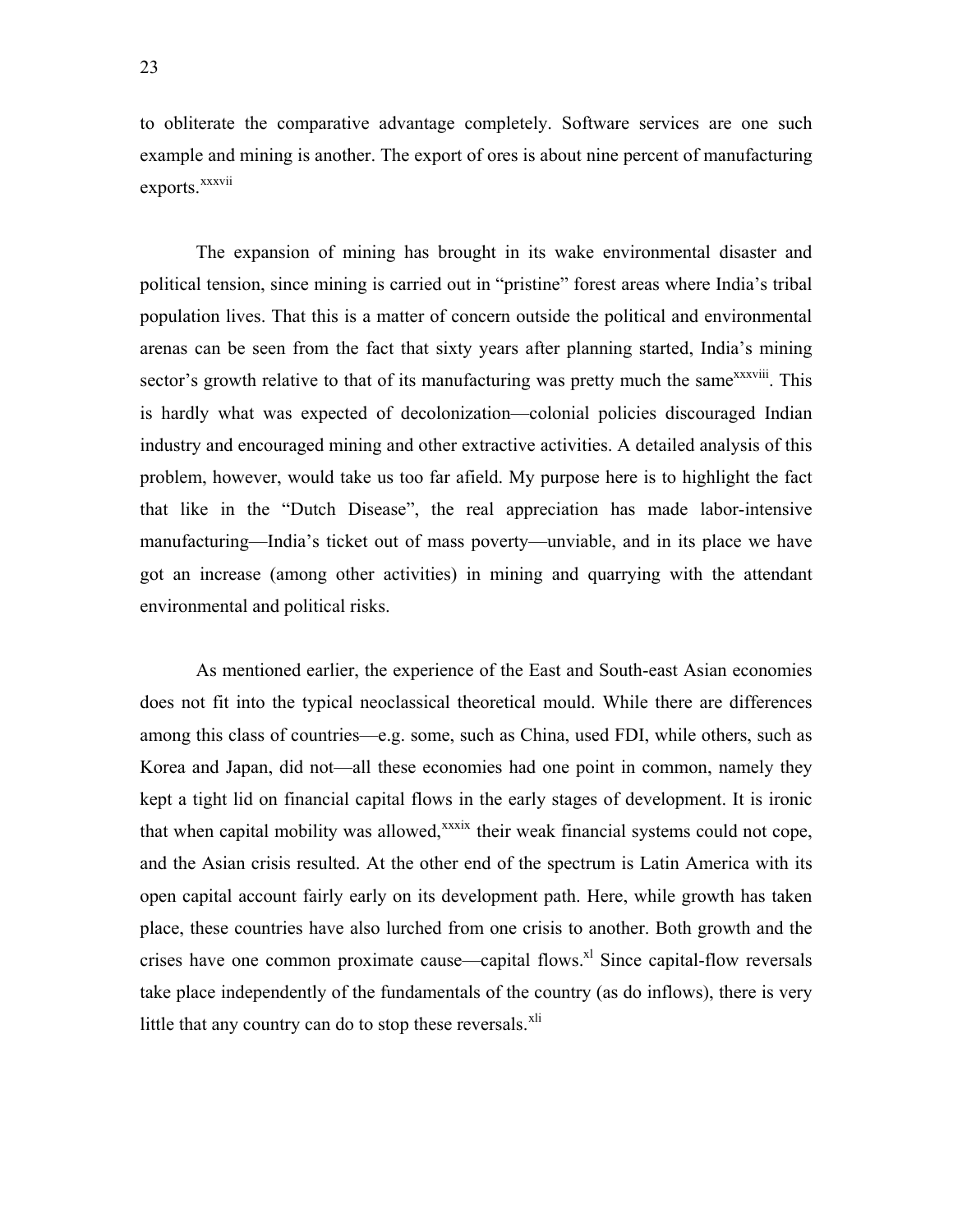To sum up, as a growth strategy, the almost mercantilist strategy of East and Southeast Asia is to be preferred over the open capital account of Latin America. The strategy is outward-oriented and thus receives benefits that the world trade regime (GATT-WTO) bestows. By running a current-account surplus, it generates aggregate demand and possible funds for investment. A trade balance surplus using the abundant labor for exports has a direct effect on poverty reduction.

#### **VI. CONCLUSIONS**

 India has grown at a remarkable speed since liberalization. It has coped well with the problem of capital flows. But the problem of capital flows is a self-inflicted pain. It could have kept a lid on capital flows, allowing only the most urgent inflows from a growth standpoint. It would have had a competitive edge in manufacturing—the real depreciation could have, upto a point, helped it overcome other supply side shortcomings, like poor infrastructure. This would have allowed it to expand labor-intensive industry and help mitigate the massive poverty levels.

But as Calvo and Talvi (2005) point out, a country's economic structure and policies can determine how hard it is hit when a reversal takes place. They show that the Chilean meltdown was much more severe than that in Argentina. Thus Chile was hit harder in the crisis than Argentina, but since recovery requires a country to run currentaccount surpluses, this was something that Chile—being more open to trade—was able to do at a lower cost than Argentina.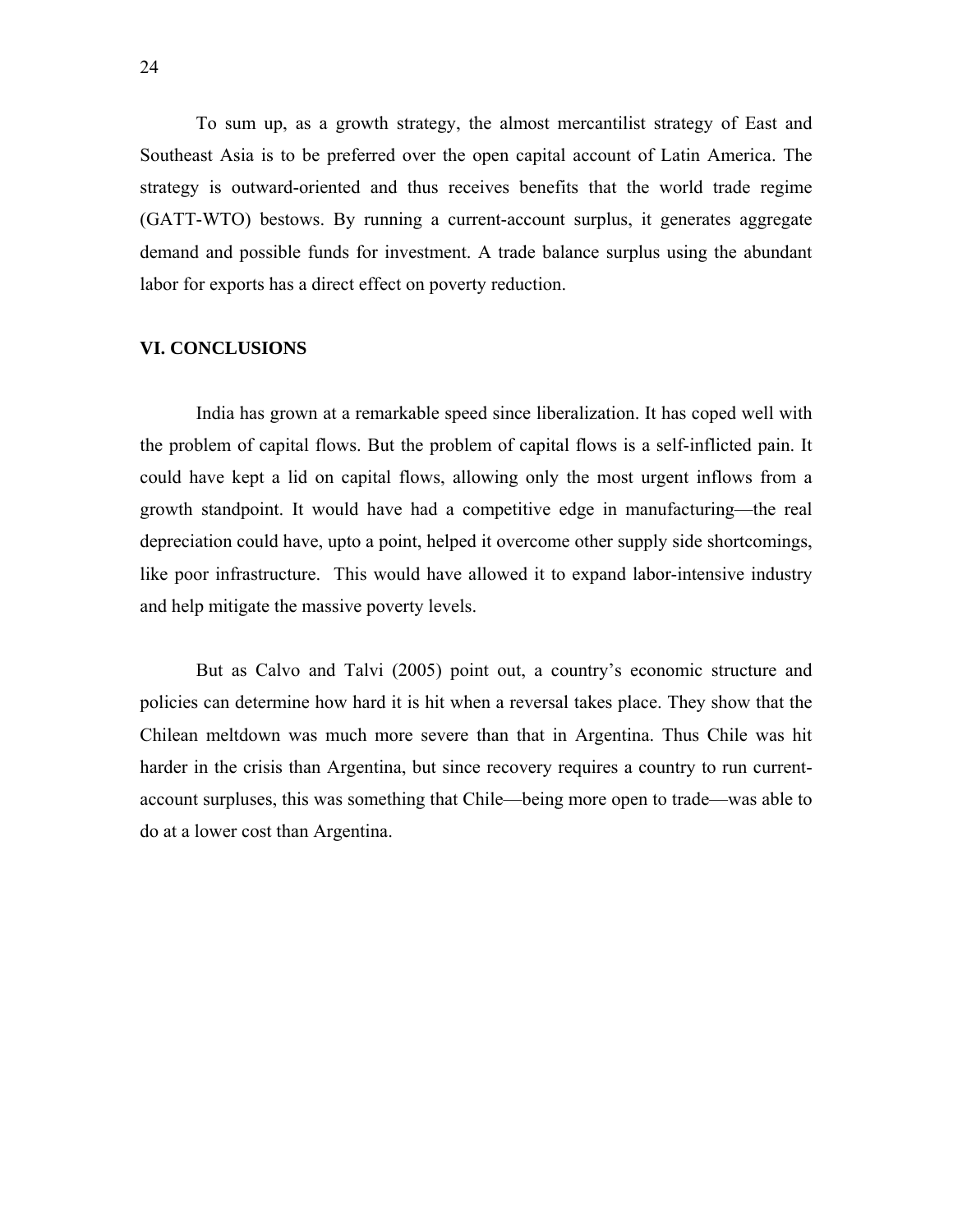### **References**

Atkeson, A., and P. Kehoe (2000) "Paths of Development for Early- and Late-boomers in a Dynamic Heckscher-Ohlin Model," *Research Staff Report No.* 256, Federal Reserve Bank of Minneapolis.

Bajona, Claustre and Timothy J. Kehoe (2008) "Trade, Growth, and Convergence in a Dynamic Heckscher-Ohlin Model,**"** *Research Staff Report No.* 378, Federal Reserve Bank of Minneapolis.

Buiter, W. H., and Patel, U. R. (2006), 'Excessive Budget Deficits, A Governmentabused Financial System and Fiscal Rules', *India Policy Forum*, **2**, 1–38.

Caballero, R. (2000), 'Macroeconomic Volatility in Latin America: A View and Three Case Studies', *Economia*, **1**, 31–108.

— Krishnamurthy, A. (2001), 'International and Domestic Collateral Constraints in a Model of Emerging Market Crises', *Journal of Monetary Economics*, **48**(3), 513–48.

Calvo, G. A., and Talvi, E. (2005), 'Sudden Stop, Financial Factors and Argentina and Chile', National Bureau of Economic Research, Working Paper No. 11153.

Dua, P., and Sen, P. (2006), 'Capital Flows, Volatility and Exchange Rates: The Case of India', Delhi School of Economics, Centre for Development Economics, Working Paper 144.

Edwards, S. (1999) 'How Effective Are Capital Controls?', National Bureau of Economic Research Working Paper No. 7413.

Girton , L and D. Roper (1976) 'A Model of Exchange Market Pressure'. *American Economic Review.*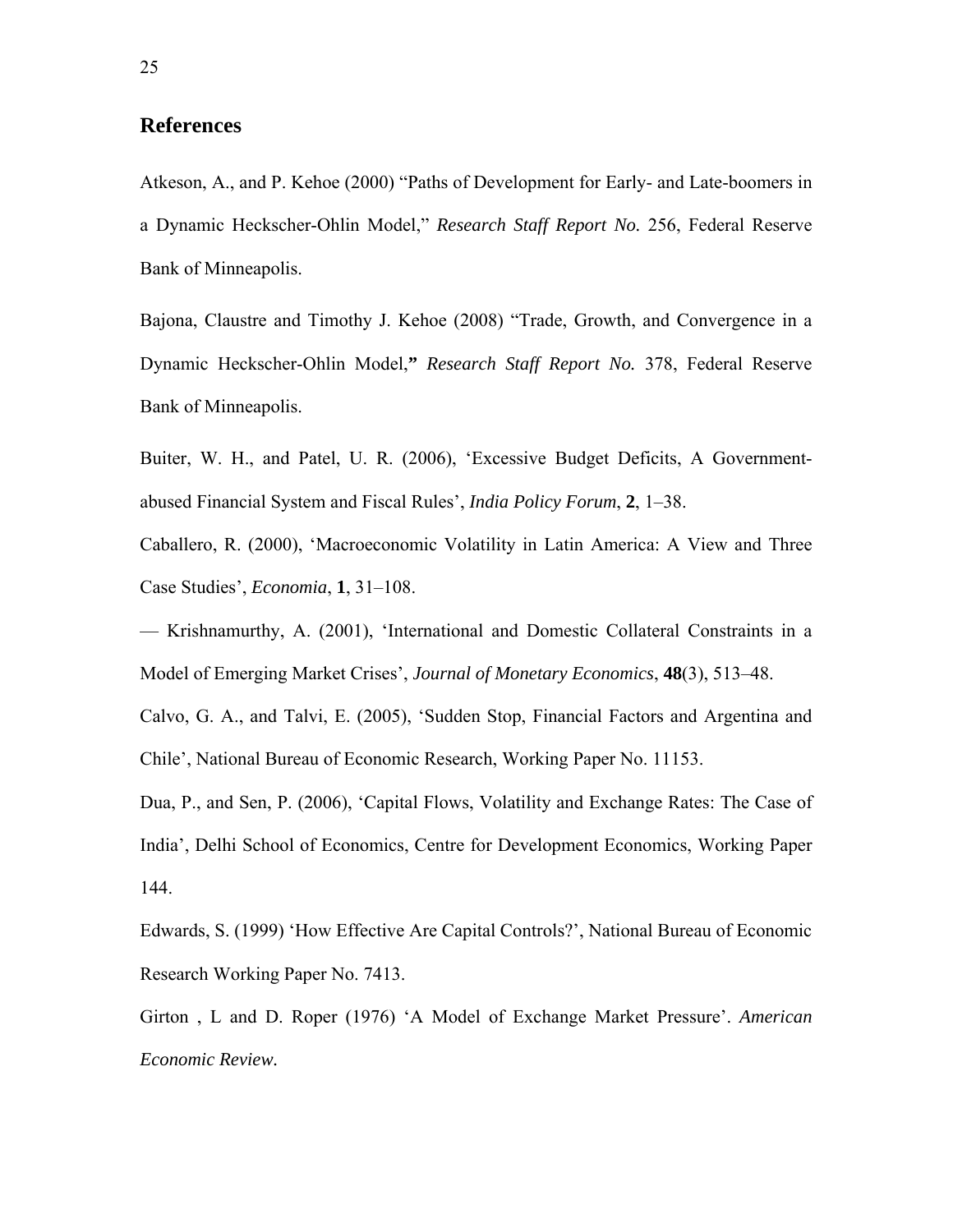Government of India (1991), 'Report of the Committee on the Financial System' (Chairman: M. Narsimham), New Delhi, Ministry of Finance.

— (2005), 'Report of the Expert Group on Encouraging FII Flows and Checking the Vulnerability of Capital Markets to Speculative Flows' (Chairman: A. Lahiri), New Delhi, Ministry of Finance.

Joshi, V., and Little, I. M. D. (1994), *India: Macroeconomics and Political Economy*, New Delhi, Oxford University Press.

Kaminsky G., and C. Reinhart (1999) The Twin Crises: the Causes of Banking and Balance of Payments Problems, *American Economic Review* **89**

Kletzer, K. (2005), 'Liberalizing Capital Flows in India: Financial Repression, Macroeconomic Policy and Gradual Reform', *India Policy Forum*, **1**, 227–63.

Kletzer, K and R. Kohli (2000) 'Exchange Rate Dynamics with Financial Repression: A test of Exchange Rates Models for India', Indian Council for Research in International Economic Relations Working Paper No. 52.

Kohli, R.and S. Mohapatra (2007) 'What Explains India's Real Appreciation?' International Monetary Fund Working Paper 07/268.

Mishkin, F. S. (2004)), 'Can Inflation Targeting Work in Emerging Market Countries?', National Bureau of Economic Research, Working Paper No. 10646.

Obstfeld, M., and Rogoff, K. (1996), *Foundations of International Macroeconomics*, Cambridge,MA, MIT Press.

RBI (1985), 'Report of the Committee to Review the Working of the Monetary System' (Chairman: S. Chakravarty), Mumbai, Reserve Bank of India.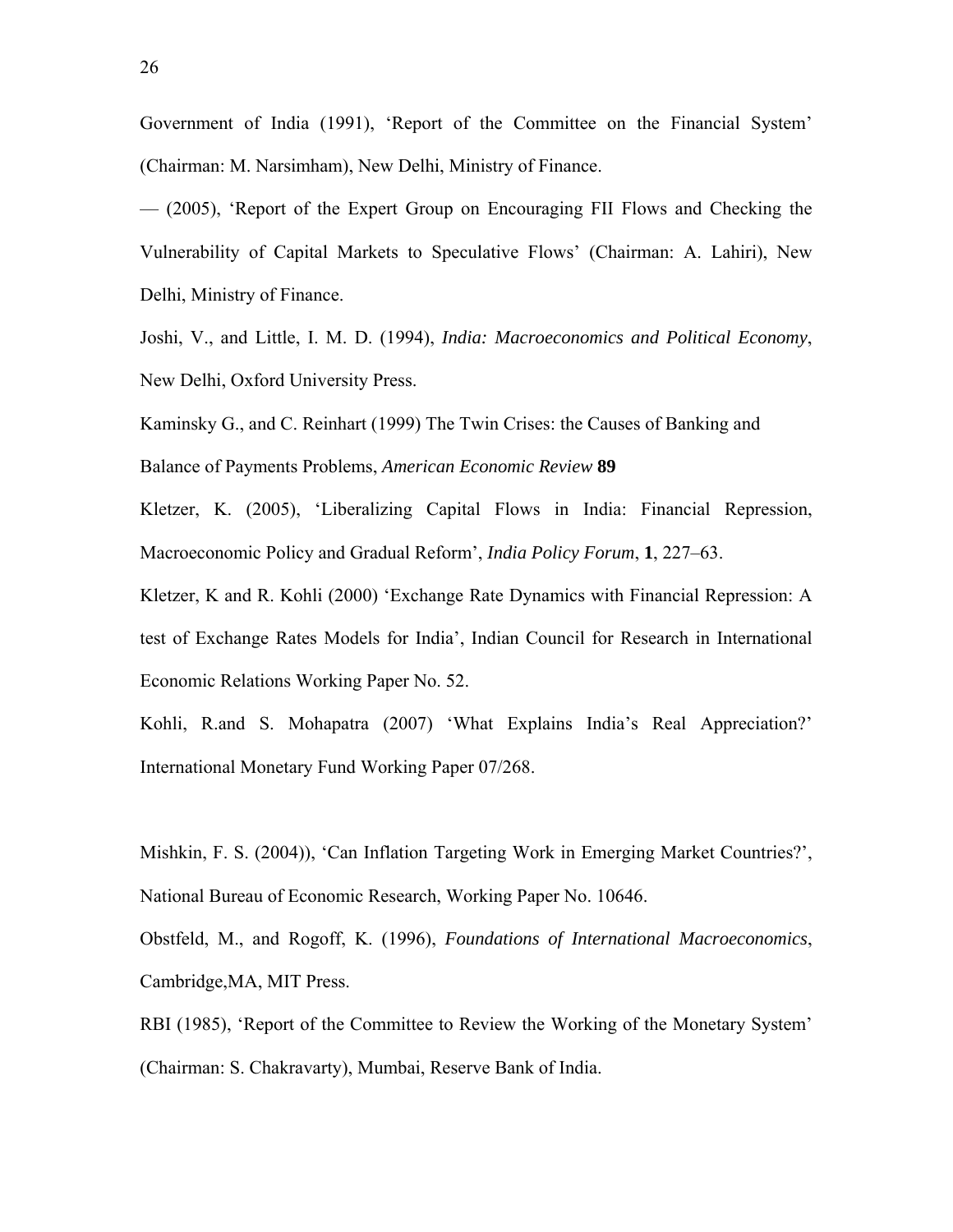— (2006*a*), 'Report of the Committee on Fuller Capital Account Convertibility' (Chairman: S. S. Tarapore), Mumbai, Reserve Bank of India.

— (2006*b*), *Handbook of Statistics on Indian Economy*, Mumbai, Reserve Bank of India.

Schneider, B. (2001), 'Issues in Capital Account Convertibility in Developing Countries', *Development Policy Review*, **19**, 31–82.

Sen, P. (2001), 'India's Financial Sector Reforms: Progress and the Macroeconomic Constraints', in M. Tsurumi (ed.), *Financial Big Bang in Asia*, Aldershot, Ashgate.

— (2002), 'The Exchange Rate Since Liberalization and Issues in Capital Account Convertibility', in R. Jha (ed.), *Ten years of Indian Reforms*, Canberra, ANU Press.

----(2007) 'Capital Inflows, Financial Repression, and Macroeconomic Policy in India Since the Reforms' *Oxford Review of Economic Policy* **23**, 292-310.

Williamson, J. (2001), 'Issues Regarding the Composition of Capital Flows', *Development Policy Review*, **19**, 11–29.

Prasad, E., R. Rajan A. Subramanian (2007)["Foreign Capital and Economic Growth,](http://prasad.aem.cornell.edu/doc/journal_articles/WPversion.pdf)" *Brookings Papers on Economic Activity,* September

Rodrik, D. (2008) "The Real Exchange Rate and Economic Growth," Brookings Papers on Economic Activity, 2008:2.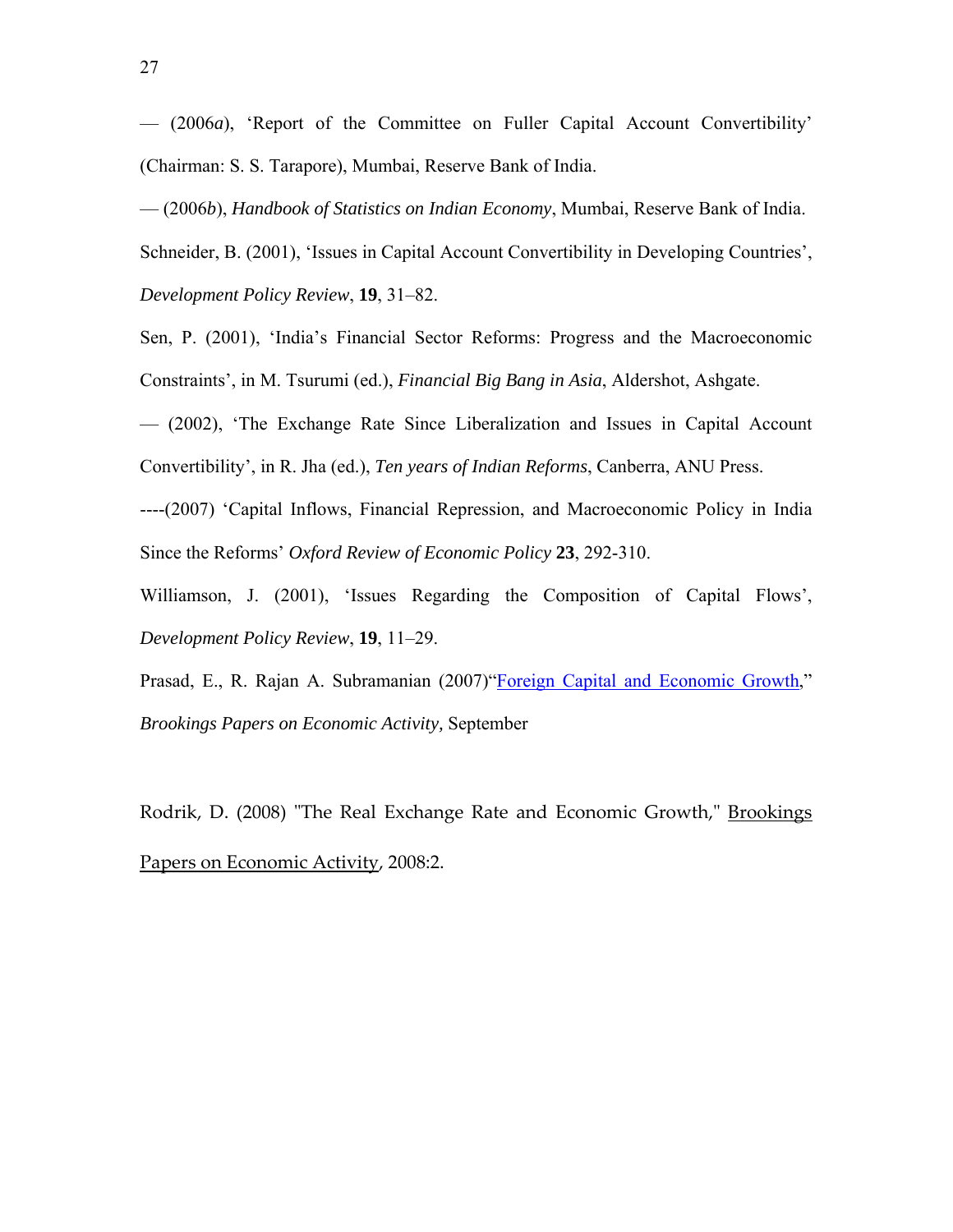|<br>i  $I$  I am grateful to Gaurav Mehta for diligent research assistance.

iii The Controller of Issues came into existence in 1947 and was abolished only in 1992.

<sup>iv</sup> It is very interesting to note that in country where very little attention was paid to macroeconomic constraints or had no academic macroeconomic tradition worth the mention, two major policy shifts arose out of macroeconomic crises. In the mid-sixties a crisis, brought about a shift to the left and in the earlynineties another crisis heralded the era of liberalization.

If allowance is made for tax breaks and other subsidies to exporters, the real depreciation could be as high as 40 per cent.

 $v<sup>i</sup>$  I will not deal with the effects of the recent surge in inflation, except in passing. This is too recent an occurrence to be discussed in a chapter in a handbook.

<sup>vii</sup> The sub-prime crisis is a good example of this. The fact that asset prices could not rise forever at a rate higher than, say, the interest rate was ignored (due to the muscle power of financial institutions and the complicity of the regulators).

viii For instance banks and building societies have become indistinguishable from each other. The line separating commercial banks and investment banks have become indistinct, as has the role of insurance companies from mutual funds.

 $\dot{x}$  Indeed this is true for the advanced capitalist countries also e.g. the proposed constraints on the balance sheets of banks in the wake of the recent financial crisis.

 $X$  Edwards (1999) casts doubt on whether even the composition of the capital flows was altered.

 $x<sup>x</sup>$  Empirically, Kaminsky and Reinhart (1999) find that the banking crisis occurs before the exchange rate crisis.<br>
<sup>xii</sup> Investment exceeds savings because the current account of the balance of payments is in deficit.

<sup>xiii</sup> The fiscal deficit is an imperfect measure of profligacy of the governments. For instance, it counts privatization revenues on par with taxes, than as a method of financing the deficit. It also does not include the off-budget (actual and potential) liabilities.

<sup>xiv</sup> These refer to the combined sate and central deficits.<br><sup>xv</sup> Since then FDI outflows have been liberalized considerably.

<sup>xvi</sup> In this section, I will examine the annual figures for India's capital account. If one were to examine the quarterly or monthly figures, there is much volatility in the individual components of the capital account. These may have important short run policy ramifications but are of second-order importance in my, admittedly, broad-brush treatment here.

<sup>xvii</sup> The calculation of REER implicitly assumes that all goods are tradable. An alternative definition is the relative price of traded to non-traded goods. Kohli and Mohapatra (2007)use this approach, assuming a that if five percent of a good is traded it is classified as a traded good. They test the Balassa –Samuelson effect for India and find mixed effects.

xviii This can be relaxed to incorporate changes in the real exchange rate. But this is almost never done in empirical analysis. One testable implication of assuming PPP is that a rise in the nominal interest rate in any country (because of PPP, this is a rise expected inflation) causes its exchange rate to depreciate. In the Indian date this is never observed except when inflation rose just before the 2008 world financial crisis and the RBI reacted very aggressively by raising interest rates.<br>xix There is a version of the monetary model that would take into account reserve changes—the exchange

market pressure model (due to Girton and Roper (1977).

 $x^x$  The money supply is the object that is "sterilized".

<sup>xxi</sup> A referee has questioned the use of this expression in the Indian context. In the Netherlands, the "Dutch" Disease" occurred due to that country's possessing of gas and oil in the North Sea. This led to capital flows to the Netherlands causing the guilder to appreciate. I use this expression more generally, where a "winner" attracts capital flows that reners its manufacturing sector uncompetitive in the international markets.<br><sup>xxii</sup> Caballero and Krishnamurthy (2001) model the difference between a developed country's financial

market and that of an underdeveloped one by assuming that the former can make foreign currency payments using its domestic currency denominated assets while an underdeveloped economy cannot shift its domestic assets for foreign currency payments.

 $\frac{x}{x}$ <sup>xxiii</sup> ECBs stood at US\$ 4.37 billion compared to FDI at US\$ 2.27 billion and the FII figure of US\$3.02 in 2007-08.

<sup>&</sup>lt;sup>ii</sup> It must be said to the credit of the governments that monetization of deficits was not resorted to in a big way.